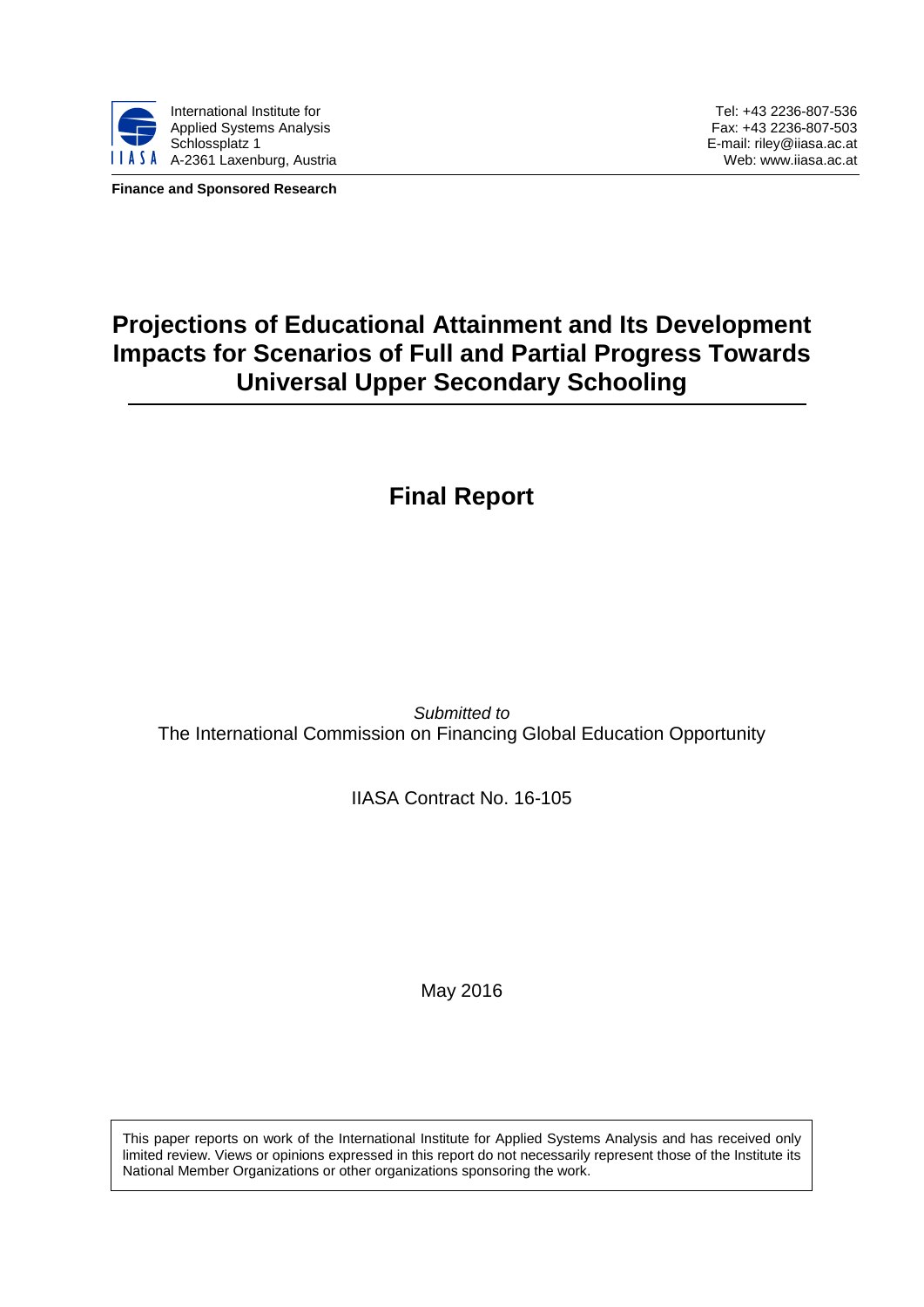# Projections of Educational Attainment And Its Development Impacts For Scenarios Of Full and Partial Progress Towards Universal Upper Secondary Schooling

Bilal Barakat Wittgenstein Centre for Demography and Global Human Capital / International Institute for Applied Systems Analysis (IIASA)

May 2016



A Report for The International Commission on Financing Global Education Opportunity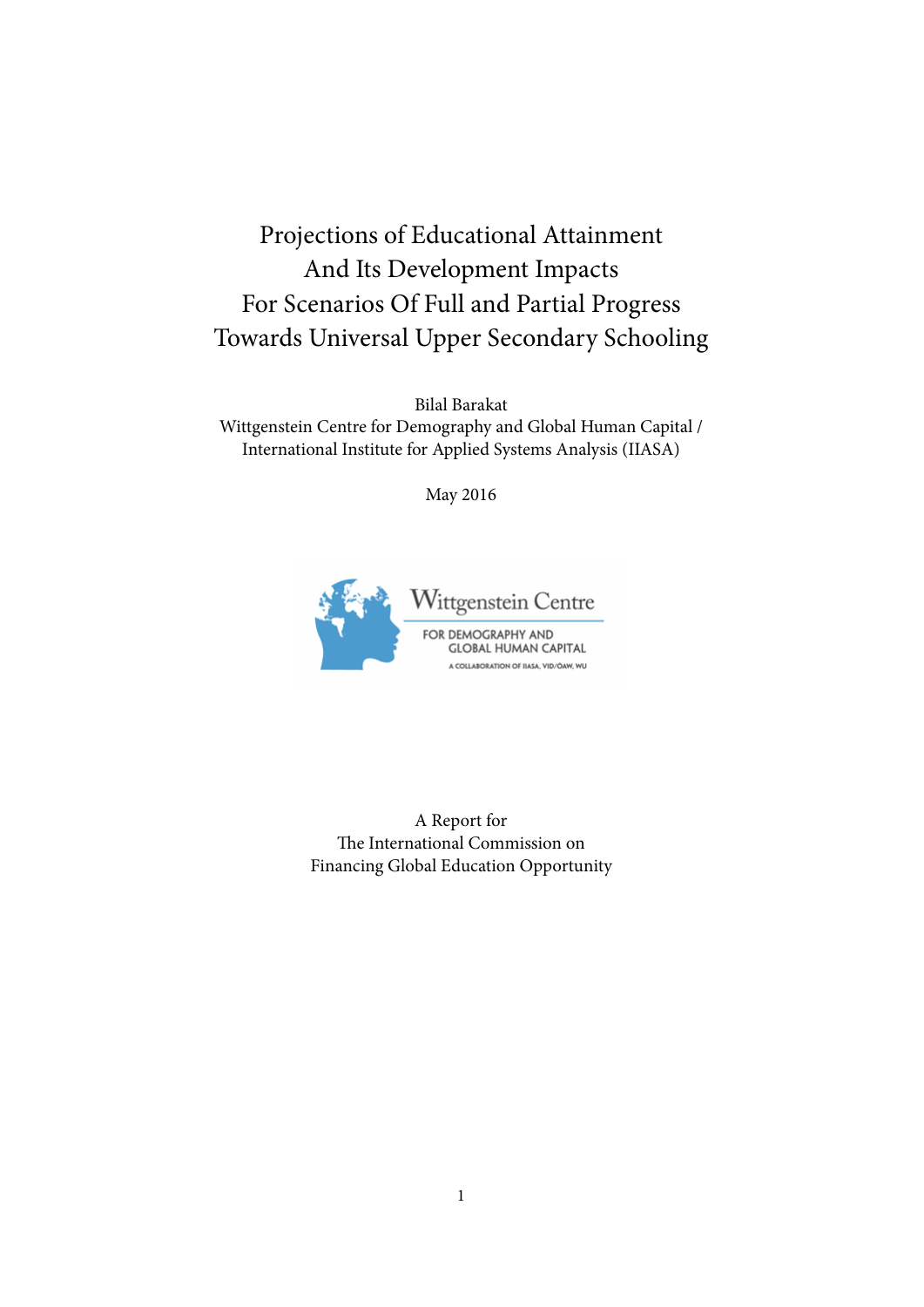# **Contents**

| 1 Executive Summary                  |                        | 3  |  |  |
|--------------------------------------|------------------------|----|--|--|
|                                      | 2 Scenario definitions |    |  |  |
| 2.1                                  |                        |    |  |  |
|                                      |                        |    |  |  |
| 3 Projections of development impacts |                        |    |  |  |
|                                      |                        |    |  |  |
|                                      |                        |    |  |  |
|                                      |                        |    |  |  |
| <b>References</b>                    |                        | 28 |  |  |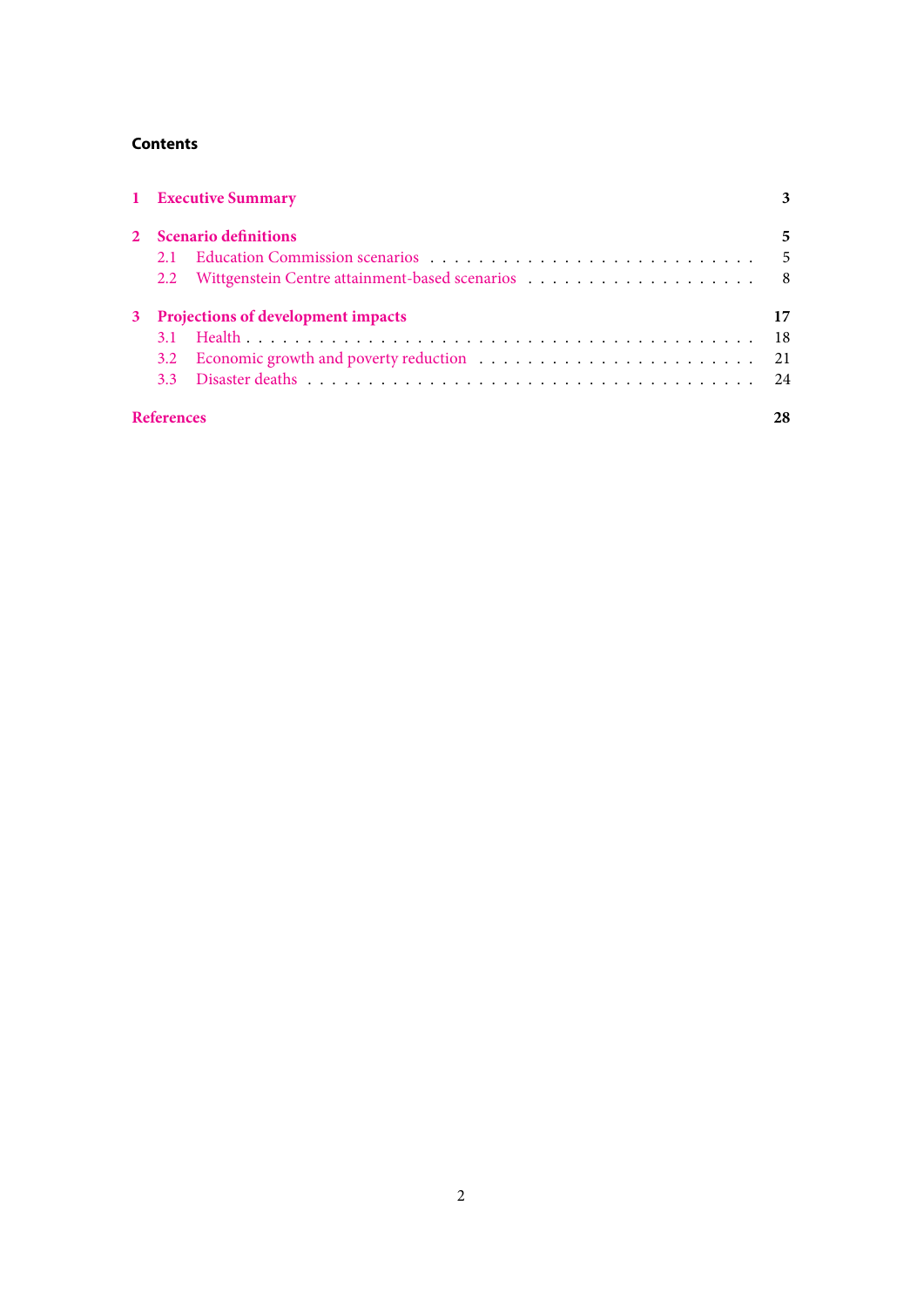# <span id="page-3-0"></span>**1 Executive Summary**

#### Background

It is known that education has strong linkages with virtually all other dimensions of sustainable development, both direct and indirect. Accordingly, trajectories of educational progress towards the Sustainable Development Goals (SDG) education targets are not only of interest on their own terms, but also in terms of their implications for other development outcomes. At the same time, it is clear that for most current low-income countries, meeting the target of universal upper secondary schooling by 2030 outright would require entirely unprecedented rates of expansion that would be extremely challenging to achieve at best. It is highly relevant, therefore, to compare the potential consequences of different scenarios of educational expansion for other development outcomes. Such educational trajectories themselves, like the target, are specified in terms of the participation of school-age children. Many, if not most, of the consequences are determined by the improved education profile of the adult population, however, from whose ranks parents and workers, patients and doctors are drawn. Accordingly, modelling health and economic consequences of educational expansion requires the ability to generate general population projections consistent with given trajectories of educational expansion. The Wittgenstein Centre for Demography and Global Human Capital is a leading centre of expertise in this area and has a proven track record of providing such projections to large-scale international research and policy analysis efforts, including the Intergovernmental Panel on Climate Change (ICCP).

#### Modelling approach

- 1. We translate the Commission's two enrolment-based scenarios of educational expansion (baseline trend, accelerated progress at all levels) into scenarios of educational attainment, complemented with additional scenarios derived from attainment directly (baseline trend, universal lower secondary, universal upper secondary).
- 2. These scenarios feed into a well-established multistate cohort-component human capital projection model, yielding fully disaggregated age-sex-attainment structured population profiles at the country level for most countries of the world up to 2040.
- 3. Quantitative models for health (under-5 mortality, adult life expectancy), economic outcomes (growth, extreme poverty), and climate change vulnerability (disaster deaths) are applied to the above human capital projections to obtain projections of the potential impact of educational expansion. For the most part, these models allow for differential contributions of each education group in the population, rather than an aggregate education index such as the mean years of schooling. The results bear out the notion that this can have a significant influence on the conclusions.
- 4. The focus of this particular approach rests on isolating the potential contribution of educational expansion, rather than accounting for feedback or joint dynamics, or producing 'best guess' estimates for other development outcomes on their own terms that would take all relevant factors into account.

# Findings and conclusions

1. *Over the medium-term projection horizon that was commissioned*, the contribution to other development goals of additional upper secondary school expansion over and beyond the baseline trend is likely to be relatively modest in general, but meaningfully large for low income countries.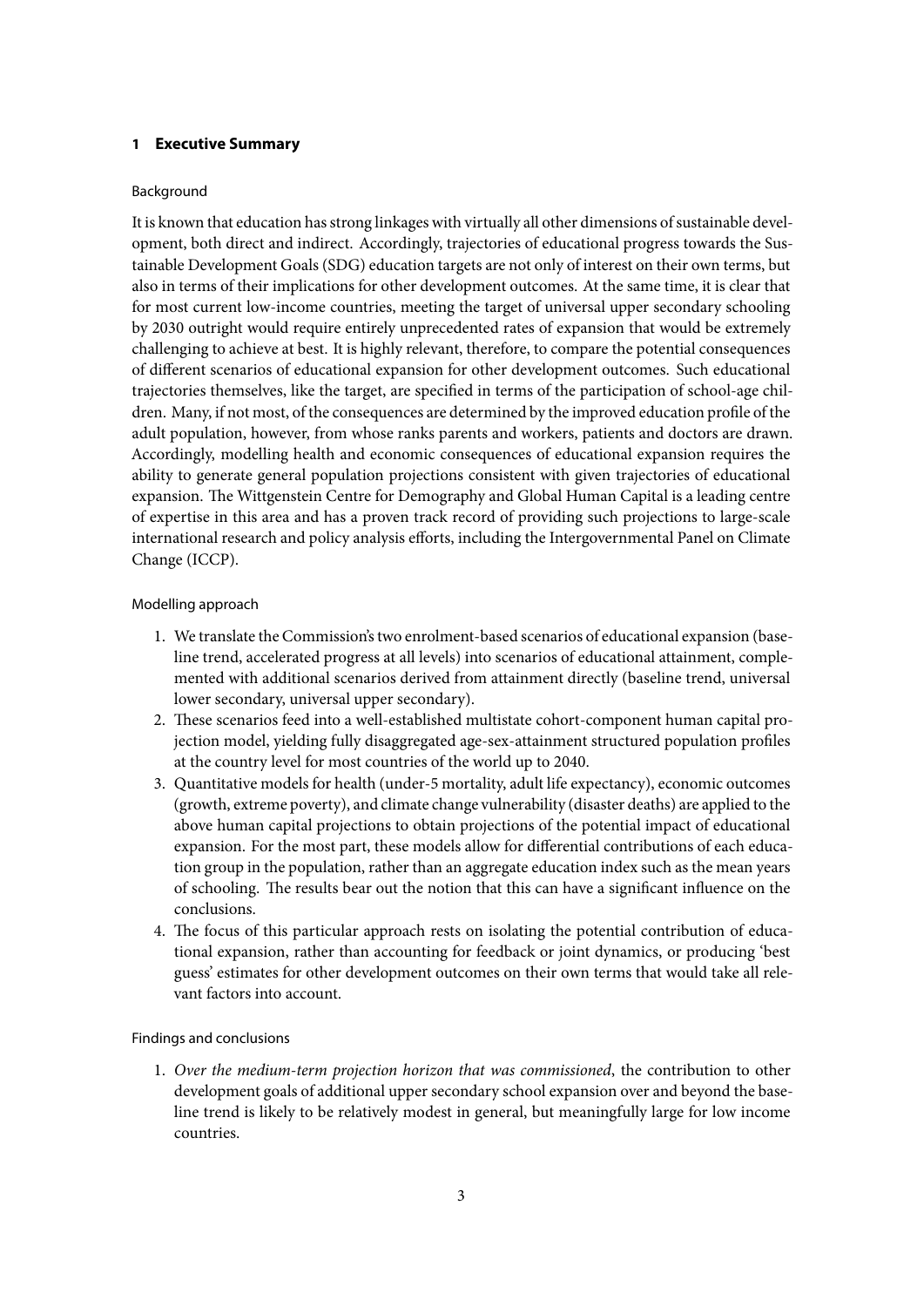- 2. Due to the unavoidable inertia intrinsic to population dynamics, many of the development benefits even to rapidly expanding secondary schooling are strongly delayed, but long-lasting. For example, the improved education of 15-year-old girls will only contribute to reduced infant mortality when they eventually enter motherhood (a process that is itself delayed as a result of increased education), but will continue to contribute to a higher income as long as she is of working age. As a result, a time horizon up to 2030, greatly underestimates the longer-term consequences.
- 3. With respect to health, progress towards eliminating low levels of schooling could make a significant contribution to reducing child mortality, especially in absolute terms. The potential contribution of accelerated progress spread across all levels is rather lower.
- 4. With respect to economic development, growth in low income countries would benefit in a meaningful way from even partial progress towards universal secondary schooling. While such accelerated progress will remain insufficient to eliminate extreme poverty through its contribution to growth, it could reduce its remaining prevalence by 2040 by a third or even half.
- 5. With respect to reducing vulnerability to climate events, progress towards universal secondary education could make a significant contribution both in terms of stabilising the pessimistic estimates at current levels and reducing the mean estimates to the tune of tens of thousands of disaster deaths avoided over the coming two decades.
- 6. The results show that it matters whether increasing *average* education is gained primarily at the bottom or top end of the attainment ladder. Similarly, estimated impacts differ significantly for the two scenarios of partial progress towards the SDG target of universal upper secondary education, depending on whether this takes the form of accelerated expansion across all levels, but without reaching universal participation at any, or the form of universal secondary schooling, albeit universal *lower* secondary schooling. Neither can be expected to lead to uniformly superior development outcomes, instead the relative advantage depends on the outcome of interest.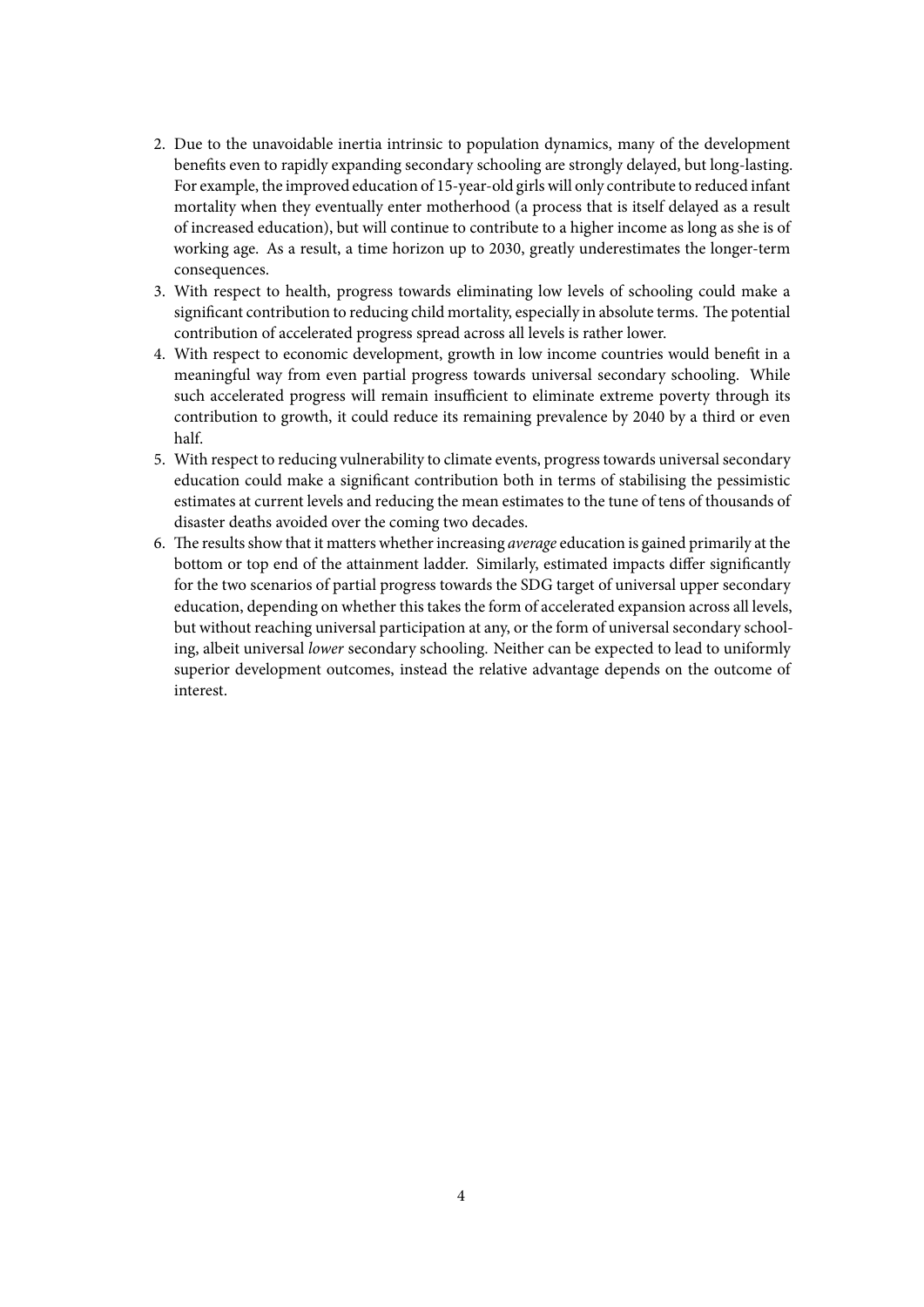## <span id="page-5-0"></span>**2 Scenario definitions**

As outlined in the summary above, the projections of the potential development impacts of educational expansion towards the SDG targets presented in Part 4 of this report are based on projections of population attainment that are in turn based on various scenarios for educational flows for given reference age groups. Their relationship is best understood in matrix format, with the underlying model on one axis, and the 'narrative' on the other.

Table 1: The scenarios examined, by underlying model and level of progress. Labels correspond to sections below.

| narrative                   | enrolment-based (Commisssion) attainment-based (WIC) |         |
|-----------------------------|------------------------------------------------------|---------|
| meeting SDG 4               |                                                      | WIC-SDG |
| ambitious feasible progress | COM-BMK                                              | WIC-ULS |
| business as usual           | COM-TRD                                              | WIC-GET |

The difference between the rows is largely self-explanatory. As discussed further below in the context of defining the WIC-ULS scenario, the two feasible progress scenarios differ not only in the underlying data basis, but also in how expansion at different education levels is balanced. This is deliberate in order to provide a range of specifications, rather than merely attempting parallel implementations of equivalent scenarios.

As mentioned previously, the main difference between the two columns, i.e., between the models of educational expansion underlying the Commission's study of educational financing and the Wittgenstein Centre's human capital projections is that the former are derived from school-based measures of participation in the form of enrolment, while the latter are derived from population-based measures of educational attainment. While these inputs are highly correlated, each has its own strengths and weaknesses. Gross enrolment figures may contain substantial reporting bias, and are distorted in the presence of overage enrolments. At the same time, they are often more current and available on an annual basis. Attainment data is usually collected from in surveys from the individuals concerned (or a household proxy respondent), who face less incentive for misreporting than administrative informants. However, such data rely on large-scale surveys or censuses that are often many years apart, and moreover completed individual attainment is only observed retrospectively, several years after those concerned have already left school.

Accordingly, it is useful to compare the results from both approaches. However, *both* enrolmentderived and attainment-derived education scenarios are ultimately translated into population *attainment* projections. The reason is that the subsequent projections of the potential impacts of educational expansion necessarily rely on such inputs, simply because that is the form the evidence-base takes. To the extent that empirical data on educational differentials in the adult population with respect to health, for example, are available at all, they are invariably specified with respect to some measure of attainment at the time of survey, not enrolment status in childhood.

Further detail on the rationale and assumptions underlying each of these scenarios are presented in the following.

#### <span id="page-5-1"></span>2.1 Education Commission scenarios

Two scenarios were provided by the Commission for use as input into the Wittgenstein Centre human capital projection model. Both are estimated on recent enrolment data. Their assumptions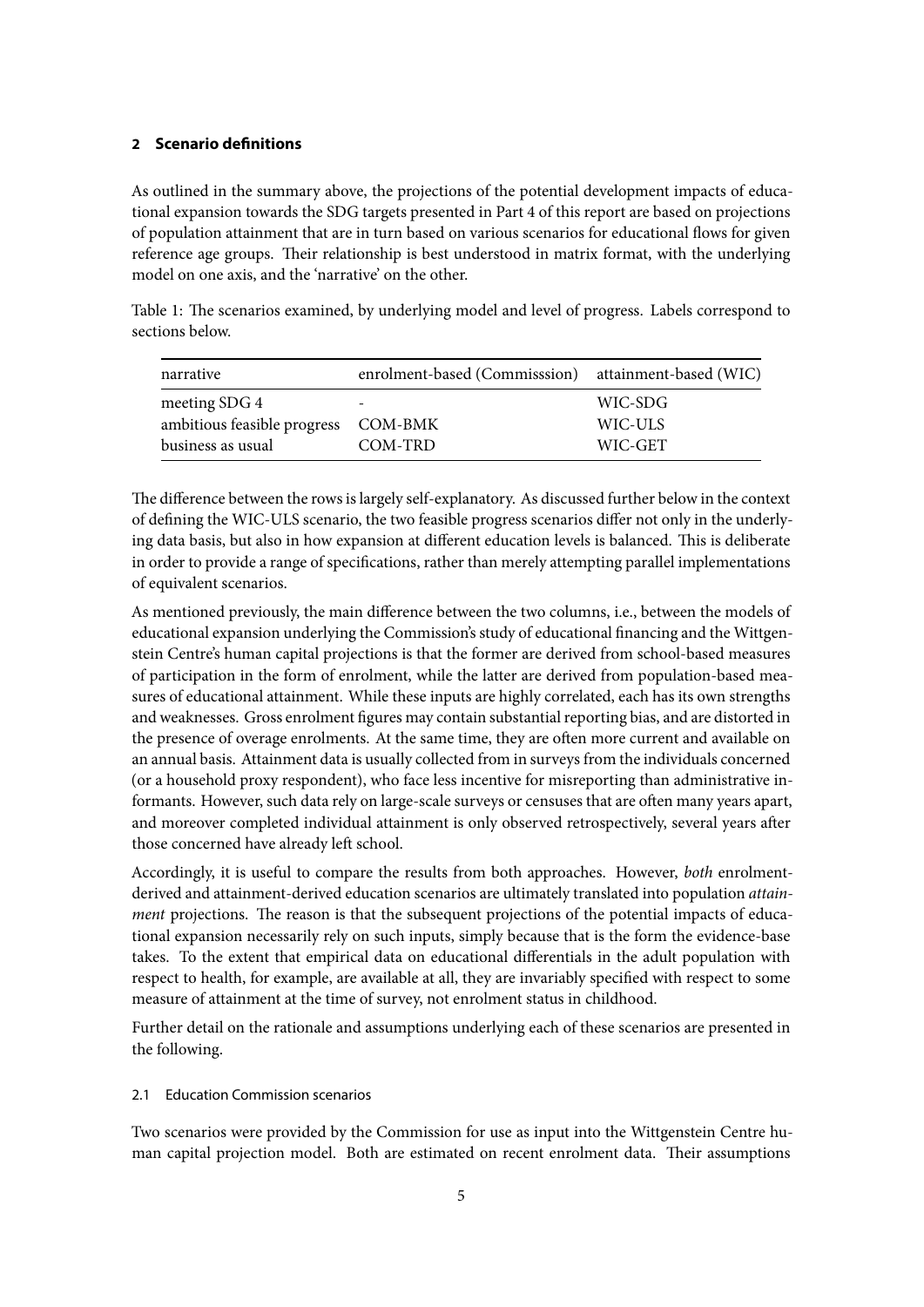are outlined on their own terms in the following, before discussing the steps that are necessary to transform them into input scenarios that can be used in a model of population attainment.

# 2.1.1 Commission Baseline Trend (COM-TRD) scenario

This scenario is estimated on Gross Intake Rates (GIR) into the last grade of primary and secondary school, and Gross Enrolment Ratios (GER) for tertiary education. In each case, the average growth rate (at the original indicator scale) over the period 2010–2014 is calculated. For the projection, it is assumed that the growth rate at a given value of the indicator is a linear function declining to zero at 100 percent participation. Mathematically, this is equivalent to assuming logistic growth with a constant trend at the logit scale. Gross rates can exceed 100 percent due to overage enrolment, these are capped at 100 percent. The raw scenario is not gender-specific.

# 2.1.2 Commission Benchmark (COM-BMK) scenario

The COM-BMK scenario is structurally identical to COM-TRD above, but starting in 2015, the global average of the top 25 percent of country-specific growth rates is applied to all countries instead of their individual historic rates. In other words, all countries adopt a single global benchmark rate of expansion.

# 2.1.3 Linking enrolment-based expansion scenarios with the attainment-based population model

Before the above scenarios can be used in the Wittgenstein Centre population attainment model, several imputations and adjustments are necessary.

- 1. Enrolment-based indicators in a given year must be matched to attainment of a particular cohort in a particular year.
- 2. These figures must be disaggregated into female and male attainments.
- 3. Additional education levels, namely *incomplete* primary and lower secondary must be imputed.
- 4. The logical constraint must be imposed that (for a given cohort) attainment at higher levels cannot exceed that at lower levels. For example, the share of individuals with at least secondary schooling cannot exceed the share with at least primary schooling.
- 5. While not a logical necessity, a ceiling for tertiary attainment at 90 percent is imposed for comparability with the existing Wittgenstein Centre scenarios.

#### Mapping enrolment to attainment

Given sufficiently long time series for both enrolment and attainment indicators for a large number of countries, an attempt could be made to empirically estimate the relationship between enrolment ratios of, say, 18-year-olds in some year and secondary attainment of 33-year-olds fifteen years later. Unfortunately, on currently available data such an exercise would be fraught with difficulties of its own. Absent existing robust estimates of these relationships that could be used 'off the shelf ', there is no alternative but to use suitable enrolment-based indicators directly as proxies for attainment. As a matter of fact, this approach is consistent with current practice in international education statistics, were the 'primary completion rate', for instance, is actually operationalised as the GIR into the last grade of primary. This equivalence is expected to be poorest at the tertiary level, where both the age of de facto participants and the length of time they are enrolled varies to a much greater extent than at school.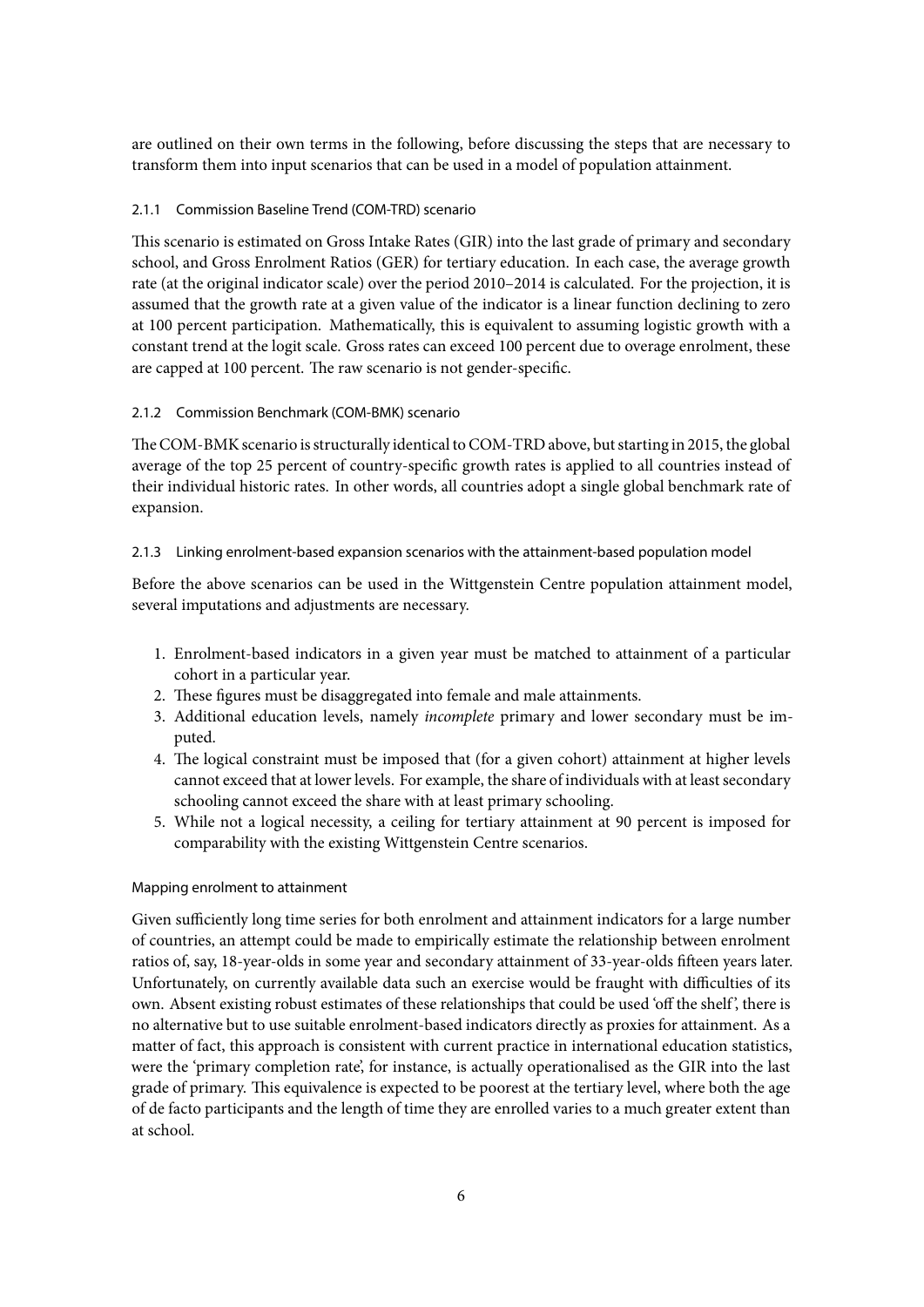In effect, this means that the GIR for primary is taken to indicate the primary attainment of the age group 10–14, the GIR for secondary the upper secondary attainment of the age group 15–19, and the tertiary GER the post-secondary and tertiary attainment of the age group 20–24. While the mapping of ages is not exact, some 'fuzziness' is unavoidable, since the population projection in any case operates on 5-year age groups in 5-year time steps.

Invariably, a population projection requires a baseline population as a starting point. Attainmentdisaggregated population projections require baseline attainment profiles for all age groups. Since even given the above mapping, the enrolment data fails to provide this (deriving the primary attainment of 50-year-olds in 2015 would call for enrolment figures from the mid-1970s, which are in many cases not available). Similarly, for the cohort that is aged 10–14 in 2014, the enrolment figures provide no indication of their ultimate secondary or tertiary attainment. Both kinds of gaps in the attainment profile were imputed with the corresponding figures from the Wittgenstein Centre's attainment database. Given the lack of exact correspondence between gross enrolments and attainment due to overage enrolment on the one hand and late attainment on the other, this creates some unavoidable discontinuities at the country-level. However, the aggregate results at the level of income groups remain reasonably smooth.

#### Gender disaggregation

In order to generate female and male series from the trajectory for both sexes combined, we first determine the gender gap (in percentage points) evident in 2010 in the Wittgenstein Centre's baseline attainment data. This spread is applied to the scenario for its average. Due to time constraints, equal weights are assumed for males and females. In addition, future sex ratios are endogenous, since survival is affected by attainment in our projection. As a result, these future sex ratios are not available a priori, in order to inform the gender disaggregation of the Commission scenarios. The gender gap is linearly reduced to zero by 2040, for both Commission scenarios. Where the total figure approaches 100 percent, the above approach may push the higher-attaining group above this limit. In these cases, their attainment was reduced, with an offsetting increase for the other group in order to maintain the assumed trajectory for the total.

#### Interpolation of additional education levels

The Commission scenarios are, in the first instance, defined for three education levels: primary, upper secondary, and tertiary. A fourth level, 'no education', can be defined implicitly via the residual. In other words, if 90 percent have attained primary education or higher, then 10 percent have not even primary attainment. The Wittgenstein Centre's population-attainment model uses six levels. To the above four are added incomplete primary and lower secondary. These levels for which no information is contained in the original Commission scenarios are interpolated. Specifically for this purpose, an attainment projection is generated that applies the principles of COM-BMK to the Wittgenstein Centre's attainment projection, i.e. projecting all countries forward with the average expansion rate of the top 25 percent. From this projection, the interpolation weights for each year are extract that relate incomplete primary attainment and lower secondary attainment to no education/completed primary and completed primary/upper secondary respectively. These weights are used to interpolate the missing levels in the Commission scenarios.

#### Rank and ceiling constraints

In the next step, the resulting trajectories are adjusted such that attainment at lower level at least matches that at higher levels. For example, if the above procedure yields a projected share of 70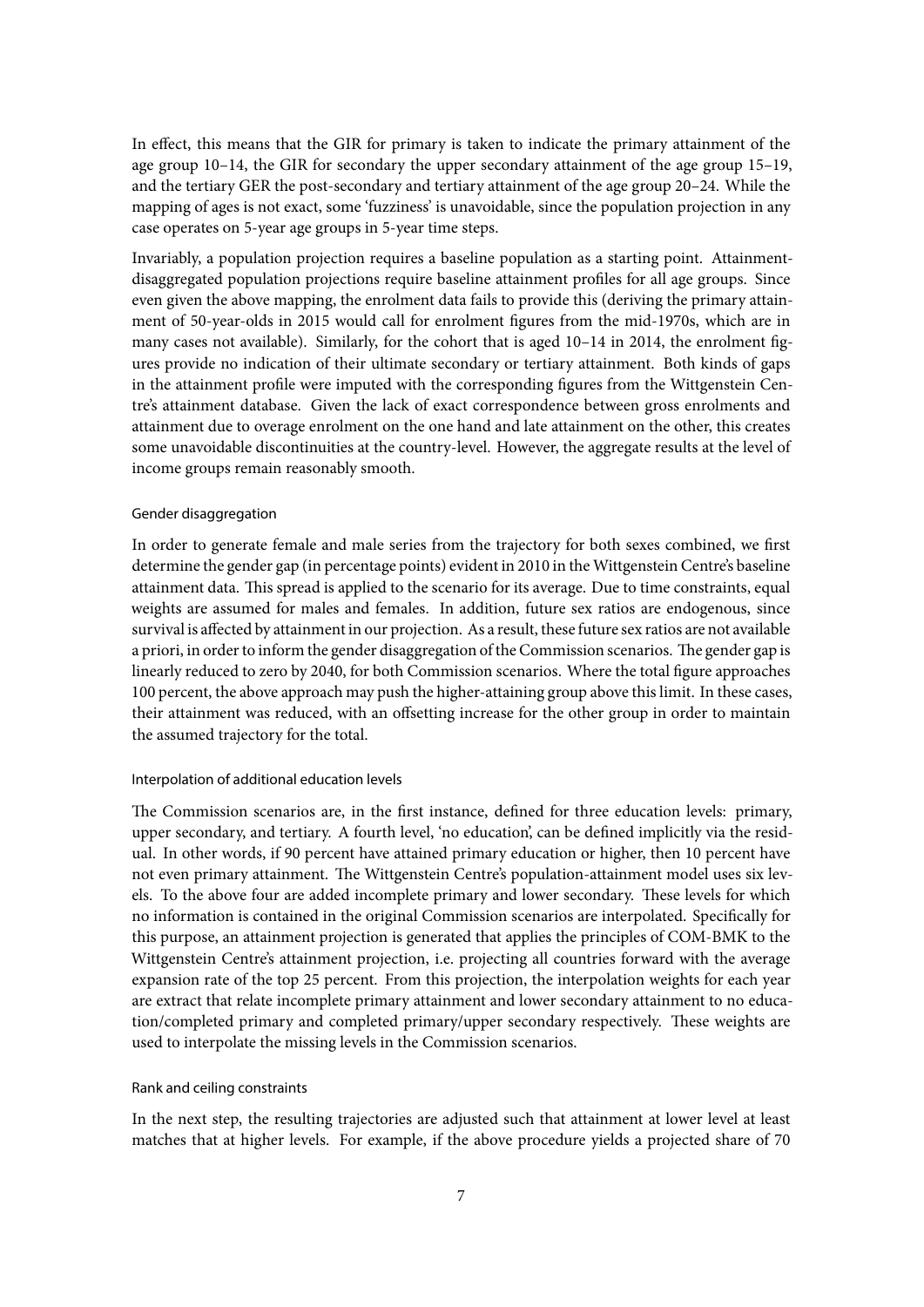percent primary attainment (for a given cohort in a given year), but 75 percent lower secondary, primary attainment is likewise increased to 75 percent. Such cases may arise since each level is projected separately to begin with.

Finally, the projected increases in tertiary attainment exceeding the last empirically-observed level are proportionately scaled downwards such that the saturation level of the logistic growth model is at 90 percent.

# <span id="page-8-0"></span>2.2 Wittgenstein Centre attainment-based scenarios

In addition to the Commission scenarios described above that are derived from recent trends in enrolments, we present for three scenarios specified in terms of ultimate educational attainment directly. This comparison can serve to identify results that may be due to potential inconsistencies associated with integrating the Commission's enrolment-based scenarios with population projections disaggregated by attainment. In addition, this provides an additional scenario against which the 'feasible progress' can be compared, namely one of fully meeting the SDG target. Finally, the attainment-based scenarios have been generated, and their impacts analysed, for a longer projection horizon.

The three attainment-based scenarios are:

- 1. a baseline trend extrapolation (WIC-GET: Global Education Trend),
- 2. a 'feasibly progress' scenario defined according to the same underlying benchmarking logic as the Commision's, but within the specification of the Wittgenstein Centre's own attainment projection (WIC-BMK: Benchmark),
- 3. a scenario of universal upper secondary participation by 2030 (WIC-SDG).

All three are based on the latest iteration of the Wittgenstein Centre's long-term educational attainment projection model. Its key properties are described in the following. The population model that these attainment projections feed into as exogenous input are already fully documented in Lutz et al. (2014).

# Summary of the WIC attainment projection model

The scenarios of educational expansion underlying the population projections presented here result from a further refinement of the education model presented in Lutz et al. (2014). In summary, we project the share of the population ever reaching or exceeding a given attainment level. This is done seperately by country, and gender, but with 'shrinkage' within a Bayesian framework (with weakly informative priors). The mean expansion trajectories are modelled as random walks with drift (and potential mean reversion) and independent noise at a probit-transformed scale. The trend parameters are estimated based on reconstructed attainment histories, and extrapolated, subject to additional and some exogenously imposed convergence within regions and between females and males. Under the target scenarios, SDG targets are treated as 'future data' (in other words, target trajectories are modeled looking back from 2030 under the assumption that the target will have been met), with a potential trend break in 2015.

Limitations shared with all existing global projections of educational development include the fact that in the absence of a detailed theoretical basis, they are forced to rely heavily on statistical extrapolations. For example, there is little consensus on whether "higher education is the new secondary education" (as claimed by Andreas Schleicher of OECD), or is fundamentally different from lower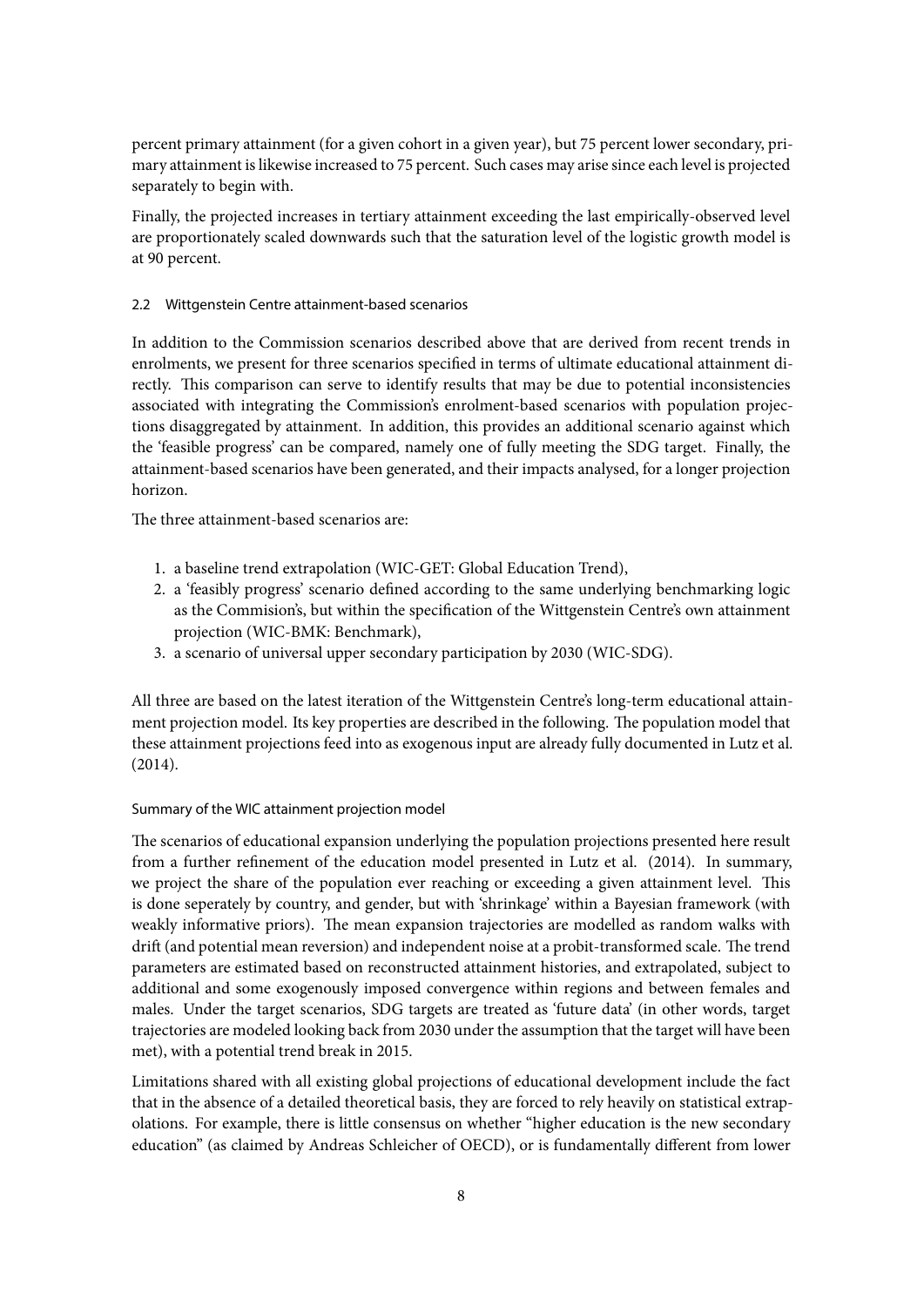levels of schooling (e.g. in terms of institutional framework, its role in the life cycle, economic returns. In addition, global projections can necessarily not account in a satisfactory manner for idiosyncratic policy changes or shocks. In addition, the specific modelling choices outlined above imply a number of trade-offs. Using highest school attainment as the underlying measure solves many problems associated with historic enrolment data by allowing the consistent reconstruction of time series of attainment from relatively recent cross-sectional data, but comes with challenges of its own. While nevertheless preferable overall, the principal disadvantage of attainment measures deserves mention, namely the relatively long time lag with which outcomes can be observed. Late attainment is common in many developing countries, so that attainment cannot safely be assumed to be 'final' until several years above the typical graduation age.

The model operates on 5-year age groups and in 5-year time steps. While the starting (2015) and target (2030) years for the SDGs conveniently line up with this grid, typical durations and graduation ages for different attainment levels unfortunately do not. The target is interpreted such that the cohort aged 15-19 in 2030 will ultimately (not necessarily already at that age, which would be too early for the 15-year-olds with respect to upper secondary) universally attain secondary education. In order to ensure that most late attainment is captured, completed primary attainment is observed at age 15- 19, completed lower secondary at age 20-24, and completed upper secondary and post-secondary by 25-29. The latter is likely to underestimate the amount of post-secondary attainment somewhat, but an even higher reference age would come at the cost of an even greater time lag and less current observational data.

The basic model specifies that the inverse probit of the share attaining a given education level or higher among the entire cohort follows a random walk with country-specific drift. In principle, the specification also allows for mean-reversion by partially backtracking an (estimated) proportion of the random shock of the previous period, but in practice no meaningful mean-reversion of this kind was picked up from the data. This is not necessarily surprising, given that mean-reversion on a yearon-year basis will largely be obscured by the 5-yearly data.

Additional complexity is layered over this basic model. Gender convergence is specified such that at each time step, the predicted values for both genders are shifted towards their joint average. An additional level of independent errors of small magnitude that do not persist in the random walk and do not enter the gender convergence is allowed in fitting the observed data, in order to account for exogenous errors at the level of data, rather than in the underlying educational process.

#### Limitations/Constraints

While the above model in many ways advances the state-of-the-art in long-term education projections, there remain a number of incidental and fundamental limitations.

While most countries of the world are included in the baseline data and the estimation, representing well over 95 percent of the world population, there are some gaps in country coverage. More importantly, these gaps are not random. One category of countries that is difficult to include, but ultimately not consequential in terms of the projections, are small island states. More problematic is the fact that, since the baseline data build on censuses and large-scale surveys, a minimum level of security and state capacity is normally required for countries to be included. Conversely, this means that 'failed states' and countries suffering from violent conflict are underrepresented in the data. Assuming these countries also exhibit below-average rates of educational expansion, this means that overall and regional trends are biased upwards to some extent in their absence. Alternatively, the estimates may be interpreted as being unbiased, but conceptually restricted to representing the range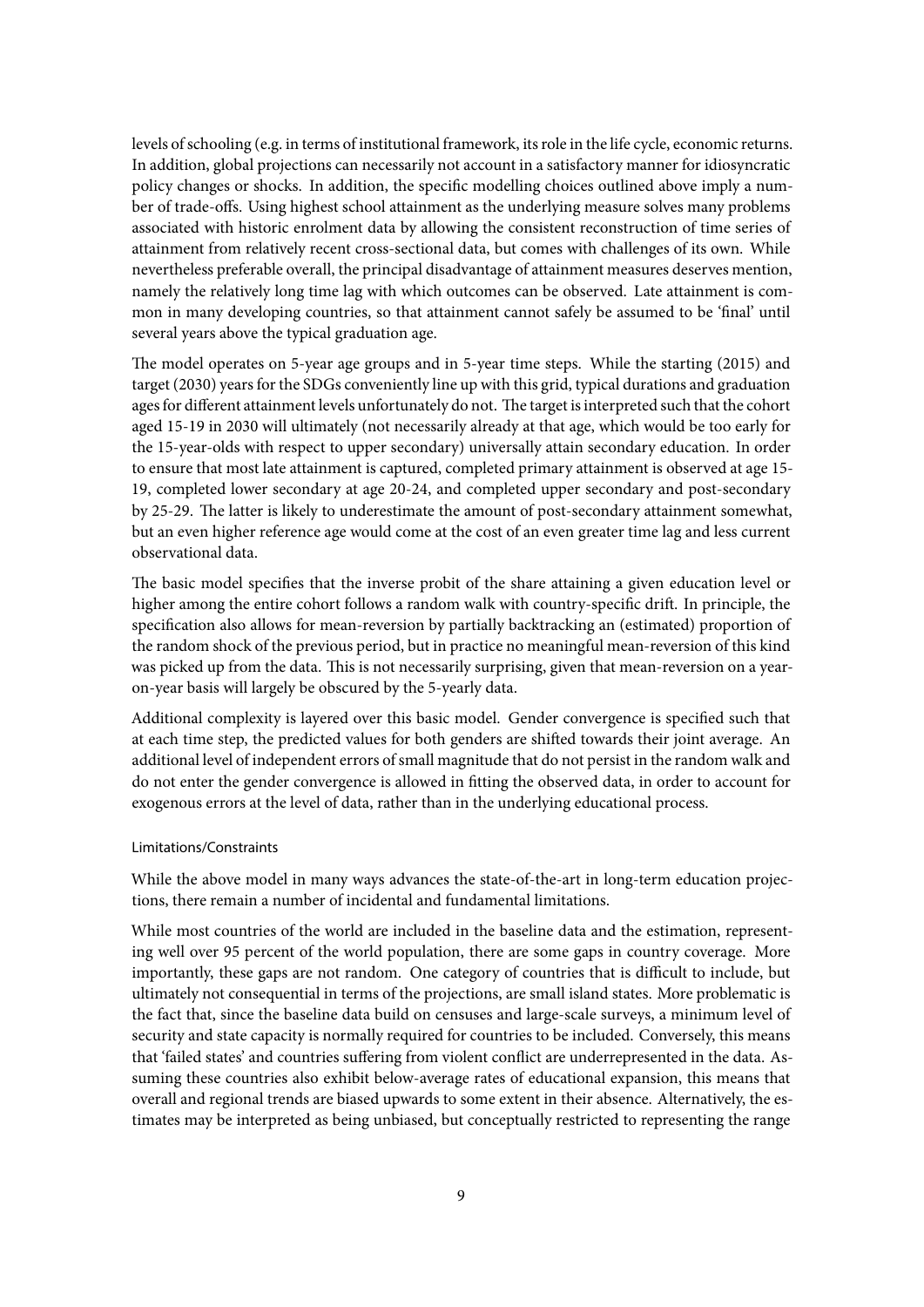of 'non-catastrophic' scenarios, the same way that even the 'low' projections of global population by the UN do not take into account the possibility of catastrophic disease pandemics.

Another data-related constraint has already been discussed, namely the unavoidable time lag associated with completed attainment. In the present context, this limitation is highlighted further because with baseline data from 2000 to 2010, the inability to pick up on the most recent trends in *enrolments* potentially underestimates the contribution of EFA and MDG related educational expansion to longterm trends. However, the verdict is still out to what extent such a contribution actually occurred at all. While there certainly were cases of strong enrolment growth during that period, the present projections show that significant growth was anyhow to be expected. Indeed, at the aggregate level, our results are broadly consistent with existing extrapolations based on enrolment/attendance, suggesting that, in practice, the time lag of attainment is not particularly problematic.

Perhaps the biggest conceptual constraint is that attainment contains no measure of quality. Neither does enrolment or attendance, of course, and measuring quality is generally recognised as one of the single greatest unsolved challenges in international education statistics, matched only, perhaps, by the challenge of measuring equity. To some extent, this is therefore a data problem, that cannot currently be resolved. Existing efforts to derive general quality indices from international assessments are not without problems, and in any case are currently too limited to country coverage to provide a comprehensive solution. More generalisable perhaps, but even further removed from educational conceptions of quality, are efforts to estimate quality by differences in economic returns to nominally equivalent attainment levels that immigrants from different countries command in the US labour market, for instance. In any case, the challenge of modelling and projecting educational quality cannot feasibly be overcome within the scope of the present exercise.

#### Implementation

Formally, the core model can be cast in a formula as:

$$
y_{c,t,g} = \Phi \lambda_{c,t,g} + \epsilon_{c,t,g}
$$

$$
\lambda_{c,t,g} = \lambda_{c,t-1,g} + \tau_{c,g} + u_{c,t,g} - \theta u_{c,t-1,g},
$$

where *yc,t,g* is the share between zero and one reaching a given attainment level (index omitted) in country *c* at time *t* among gender *g*,  $\lambda_{c,t,g}$  is the predictor of *y* at the transfored scale, the  $\epsilon$  are the 'data error' layer, and the *u* the random 'shocks' to attainment. The *λ* follow a random walk, starting from the last position at each step, but potentially retracing a share *θ* of the previous period's shock. The key parameter of interest for our purposes is *τ* , capturing the country-specific drift (or 'trend').

The above basic model is complicated further by the presence of gender convergence, which is defined through the expression:

$$
\lambda'_{c,t,g=i} = \nu_{c,t} \times \lambda'_{c,t,g=i} + (1 - \nu_{c,t}) \times \lambda'_{c,t,g=-i},
$$

and replacing  $\lambda$  with  $\lambda'$  in the definition of  $y$ .

In target scenarios, *τc,g* is replaced by

$$
\tau'_{c,t,g} = \begin{cases} \tau_{c,g}, & \text{if } t \le t' \\ \tau_{c,g} + \delta_{c,g}, & \text{if } t > t' \end{cases}
$$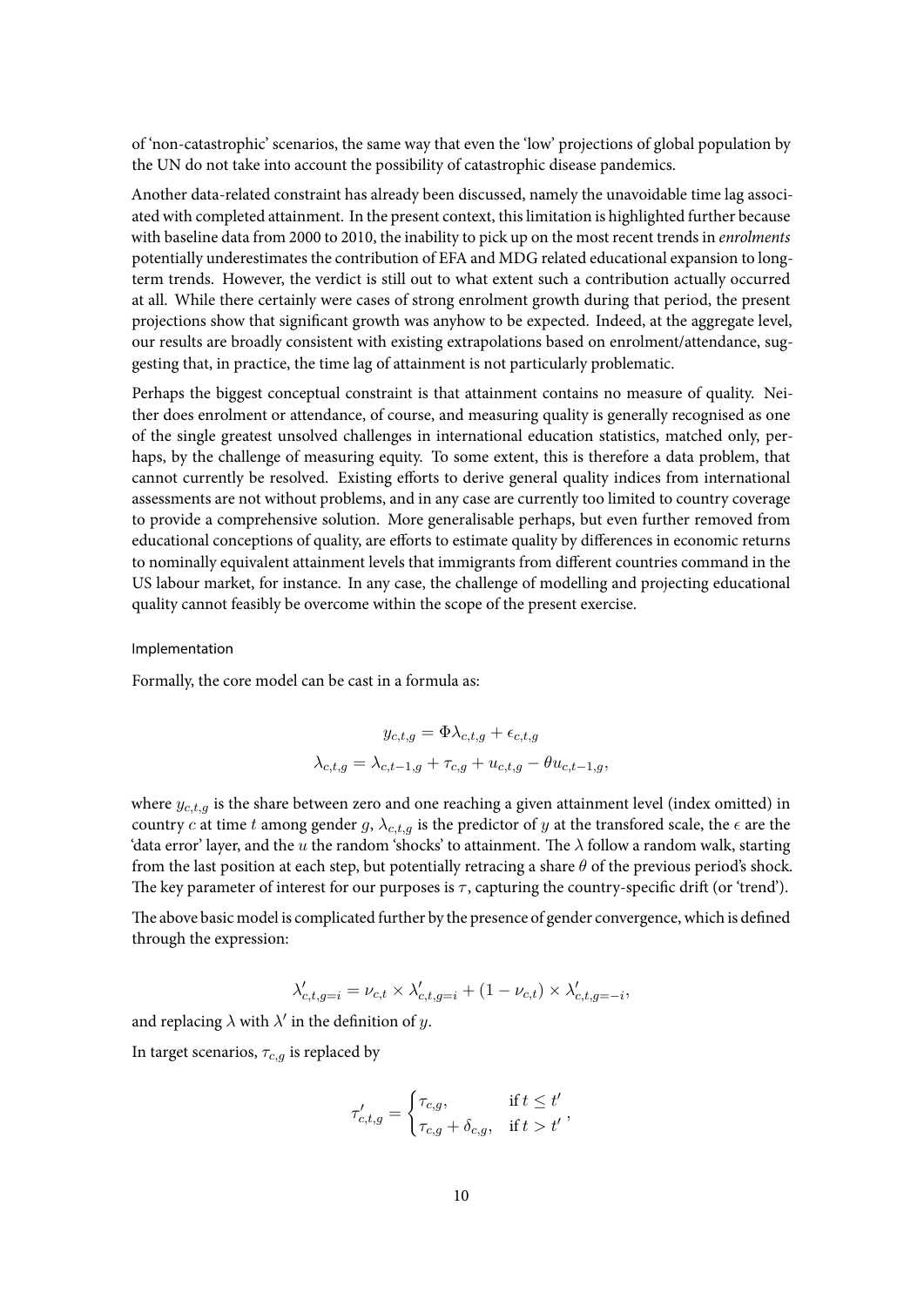where  $t'$  is the 'take-off' time for the target scenario (e.g. 2015 for the SDGs) — suitably shifted to account for the age group actually modeled, as described above — and  $\delta$  is the unconstrained 'boost' required to achieve the target (which is treated as a 'future observation').

In terms of prior distributions, vague priors are specified that only incorporate knowledge of the order-of-magnitude of various effects, as well as logical bounds.

The mean-reversion effect  $\theta$  has a Beta(1.5, 1.5) prior in the interval (0, 1). The empirical gender convergence factor  $\nu$  is level and country specific, with prior Beta(1, 5), to ensure a value in the interval (0, 1), strongly skewed towards smaller values. True initial levels are given conceptually uninformative 'flat' priors, but restricted to the interval (-4, 4) to ensure a proper posterior. The idiosyncratic shocks at the probit scale, i.e. the gender, level, year, and country specific epsilons, are i.i.d. draws from a Gaussian distribution with zero mean and standard error *σϵ*. The additional errors stem from a Gaussian N(0, 0.05) distribution. The (gender, level, and country specific) drift parameters have Gaussian priors centred on regional means (themselves drawn from a Gaussian N(0, 1) distribution), with standard error  $\sigma_{\text{trend}}$ . The hyper-priors on variance parameters  $\sigma_{\epsilon}$  and  $\sigma_{\text{trend}}$ are Gaussian with mean zero and variance 0.2.

The model was implemented in the 'Stan' software package and posteriors samples generated through MCMC sampling. Chains converge consistently in around 100 iterations, and a total of 500 samples was kept from four chains after discarding burn-in and checking Gelman's 'R hat' split-chain convergence criterion. The number of posterior samples is constrained not only by computation time, but also by the large number of scenario-time-country-level-gender-specific parameters (163 countries, 2 genders, 5 education levels, 2 scenarios, 28 time steps). For each scenario, storage of the results requires more than 5 MB per iteration. However, even 500 samples in fact results in projection quantiles that are sufficiently smooth.

The empirical historic expansion patterns are estimated on a recent set of global reconstructed time series of completed educational attainment (Lutz et al. 2014). These are disaggregated by country, year in the range 1970-2010, gender, 5-year age groups, and six education levels: none, incomplete primary, primary, lower secondary, upper secondary, post-secondary. The latter is an aggregate category that includes, but is explicitly not limited to, tertiary education. These time series were reconstructed from the most recent available large-scale cross-sectional baseline data. In most cases, that means either censuses or standard international household surveys, such as the DHS. The consolidated and harmonised baseline data were backprojected along cohort lines, accounting for educational mortality differentials. As an illustration of the basic principle, and ignoring said mortality selection, the share of 50-year-olds with at least upper secondary education in the year 2000 informs us of the likely share of *40*-year-olds in 1990. Where possible, these backprojections were validated against historic data sources.

In the present exercise, 163 countries were included that could be nested within GEMR world regions and World Bank income groups. These cover a vast majority of the global population, and most exclusions are small (island) states.

The key advantage of this dataset is firstly its large coverage, that is not limited to countries with historic time series data, and secondly consistency, since all attainment statuses are determined at the same point in time, thus avoiding as much as possible the problem of changing definitions over time. Differences in definitions between countries are harmonised through the ISCED classification scheme and case-by-case validation.

The main disadvantage of this approach is the relatively large time lag. Firstly, the baseline data itself (with censuses normally only conducted every ten years). Secondly, because formal educational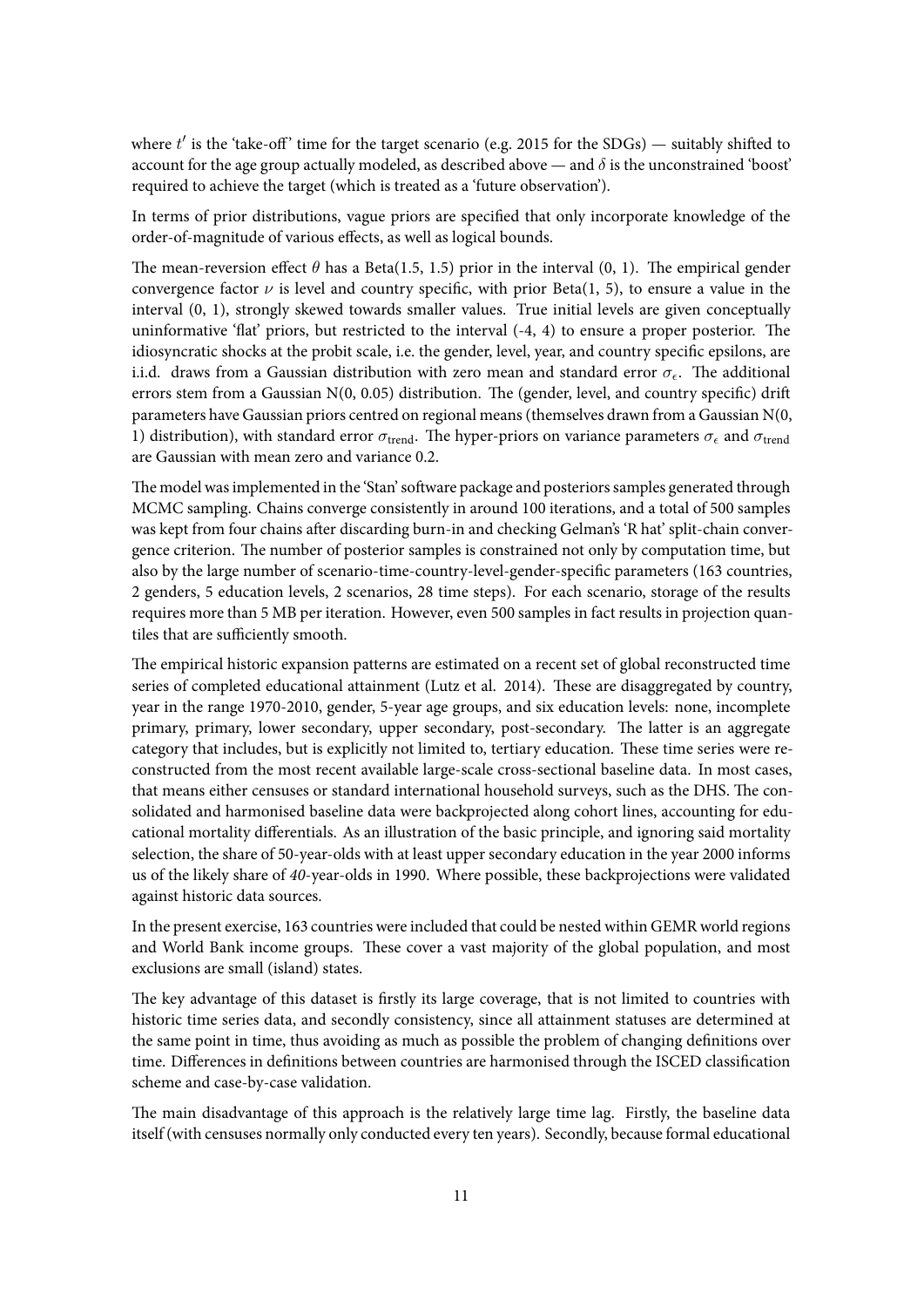attainment can only be assumed to be essentially completed at ages adult ages (depending on the specific level), the effect of very recent or ongoing changes in enrolment trends are not reflected.

#### 2.2.1 WIC Global Education Trend (WIC-GET) scenario

#### **Overview**

Given the above model, the WIC-GET scenario arises naturally as an extrapolation of the estimated country-gender-level-specific trends into the future. Some additional adjustments are made to the projected trajectories. Country trends (level and gender specific) linearly converge over six time steps to the regional trend. The strength of gender convergence increased in two steps to reach twice the past empirical value. The logical inequality relations between the participation shares (e.g. that the share attaining secondary or higher must be less than the share attaining primary or higher) is enforced by capping participation at the higher attainment at the level of the prerequisite attainment. Projected attainment at the post-secondary level is rescaled to remain below 90 percent, based on substantive reasoning. These adjustments are explained in greater detail in the following.

#### Details

The first adjustment consists of a small amount of cross-country convergence within world regions is imposed. Specifically, we converge the country-specific drifts simply by reducing the scale parameter that determines their variation around the regional average. In particular, the scale is shrunk to zero linearly over 6 steps (i.e. thirty years). Such a relatively slow convergence avoids abruptly stopping the rapid expansion among the frontrunners. Note that it is the drift parameters that converge, not the attainments as such. This approach implies that convergence is to an *unweighted* regional mean. Whether this is appropriate for regional 'heavyweights' such as China and India, but perhaps also Nigeria, for example, is a matter for debate. We have chosen to model education *systems* as the unit of analysis. The regional groupings are derived from the GEMR regions, with Australia and New Zealand combined with North America and Europe for purposes of convergence. In addition to normative expectations regarding educational development and international benchmarking, some degree of cross-country convergence serves to stabilise the projections, because countries with a historically stagnating or even declining trend are not projected to undergo complete educational collapse, but to eventually be 'pulled up' onto a more typical positive trajectory.

The second adjustment consists of increasing the amount of gender convergence beyond the empirically estimated amount. One reason for doing so is that the completed attainment data may not fully reflect the most recent developments during the EFA period 2000-2015 and may therefore underestimate the amount of gender-convergence. During the projection period, the parameter capturing the amount of gender convergence (see model description above) is increased proportionately up to twice times its historical value (with multiplication factors increasing linearly over two time steps), capped at 0.5. This increase was calibrated to avoid actual declines in the outcomes of the higher group as it is shrunk towards the average. Another reason why gender convergence is specified in terms of levels rather than rates is that if the lagging unit is actually expanding more rapidly, strong convergence in rates actually *delays* convergence in levels. In principle, this applies equally to crosscountry convergence, however it is a greater concern with respect to gender convergence because: a) the above situation is very common (female education often lags behind, but is actually growing faster), and b) the assumed convergence is stronger.

The third adjustment is straightforward, and consists of ensuring that the fact that the different education levels are extrapolated independently does not result in impossible 'cross-overs' during the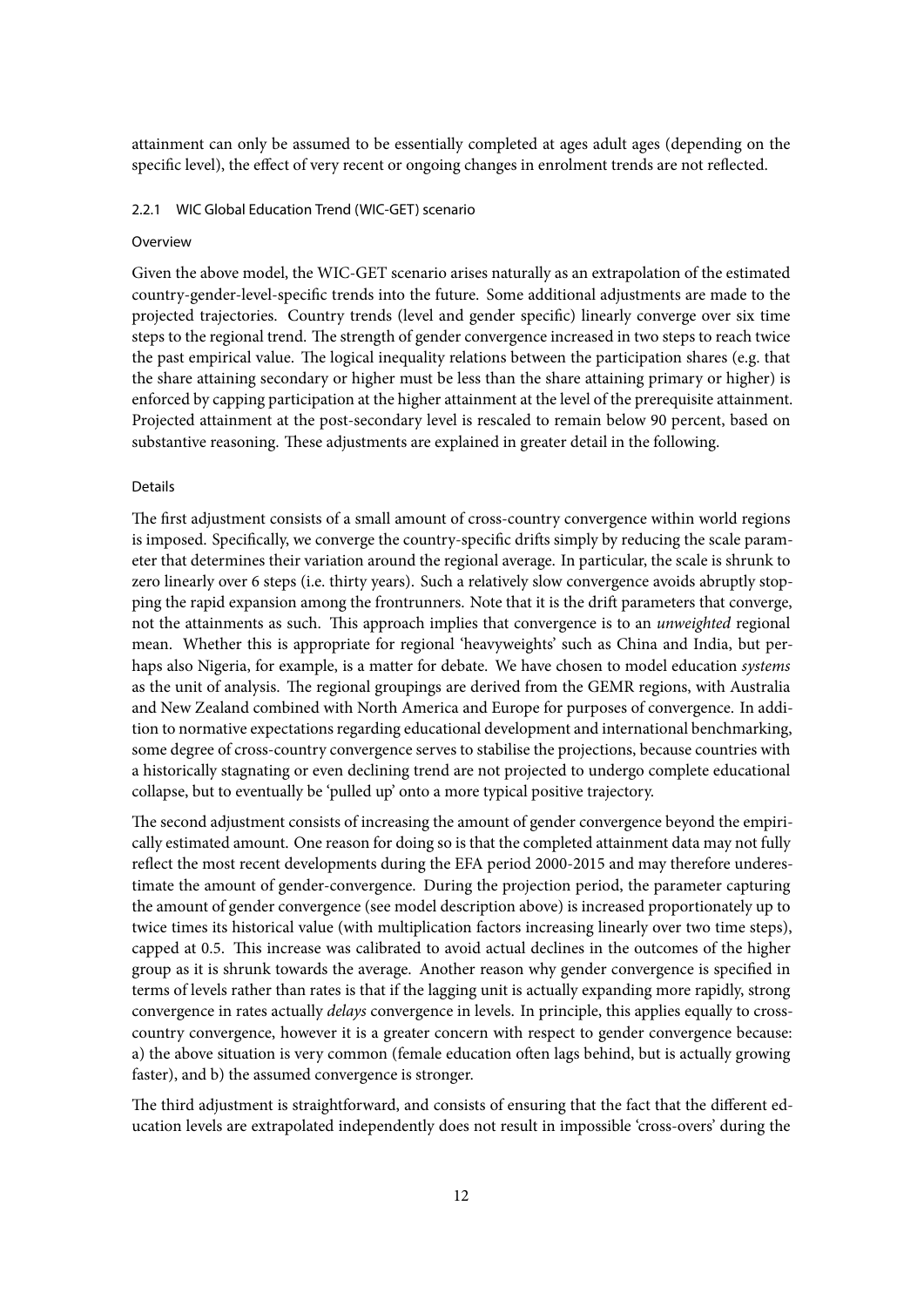projection horizon. In other words, the share attaining a lower, prerequisite level, is made to equal at least the share attaining the level(s) above.

Finally, we impose a ceiling of 90 percent on the share attaining post-secondary or tertiary education, to account for the fact that we do not necessarily expect this level to become fully universal at any point, reflecting limits on both the demand for graduates and the ability to take advantage of such advanced education. The precise ceiling is somewhat arbitrary, but reflects the fact that in the most advanced countries, post-secondary participation is already approaching 80 percent. A ceiling much below 90 percent would therefore require a very sudden expansion stop, or even the baseless assumption that this current levels already represent an 'overshoot'. In principle, an attempt could be made to *estimate* the saturation level. However, for post-secondary, the vast majority of observations are well below the inflection point of the s-curve of expansion. Estimating the maximum level on these data would require excessive confidence in the accuracy of the functional specification. A prior could be put on the saturation level, so that, effectively, some runs would converge to a ceiling of 90 percent, others to 95 or 85 percent, for example. However, again this would then be transformed to a posterior that based on data that may not actually be informative. The alternative is to add uncertainty to the ceiling post-hoc, but doing so would risk 'over-engineering' this adjustment.

For consistency, the last two adjustments mentioned, i.e. enforcing the hierarchical constraint between education levels and the 90 percent ceiling on post-secondary and tertiary attainment, were similarly applied to COM-BMK at the Commission's request.

#### 2.2.2 WIC Universal Upper Secondary (WIC-SDG) scenario

#### Overview

For the WIC-SDG scenario, the above forward projection approach underlying WIC-GET is modified such that the projected trajectories for upper secondary attainment reach at least 97 percent by 2030. The start of the trend break is adjusted by attainment level, since the cohort aged 15-19 in 2010, for example, will already eventually benefit from increased post-secondary participation during the period 2015-2030. Conversely, changes starting in 2015 were largely too late to affect the primary attainment of those already aged 15-19 in 2020. In addition, the target scenarios make explicit that accelerating expansion at one level of the education system will not leave other levels unaffected. In particular, some degree of 'spill-over' to the levels above is to be expected, and is included in the model.

#### Details

*Trend Break* In reality, the transition onto a new, target-achieving, trajectory would be expected to occur gradually. While in general it would be feasible to 'phase in' a new drift, in the case of the SDGs, with a target horizon of only 15 years, any trajectory actually reaching the target will have to reach full speed sufficiently rapidly so that in terms of 5-year time steps it can be treated as applying immediately.

*Spill-over effects between education levels* The spillover effect is modelled by exposing the attainment level above the target level, and the level above that (if any), to an increase in trend drift (at the transformed scale) that is 50 percent respectively 10 percent as large as required at the target level to meet the target.

This can be interpreted as an approximation to cutting the log-odds ratio of transitioning from secondary to post-secondary of the target relative to trend scenario in half for the 'additional' secondary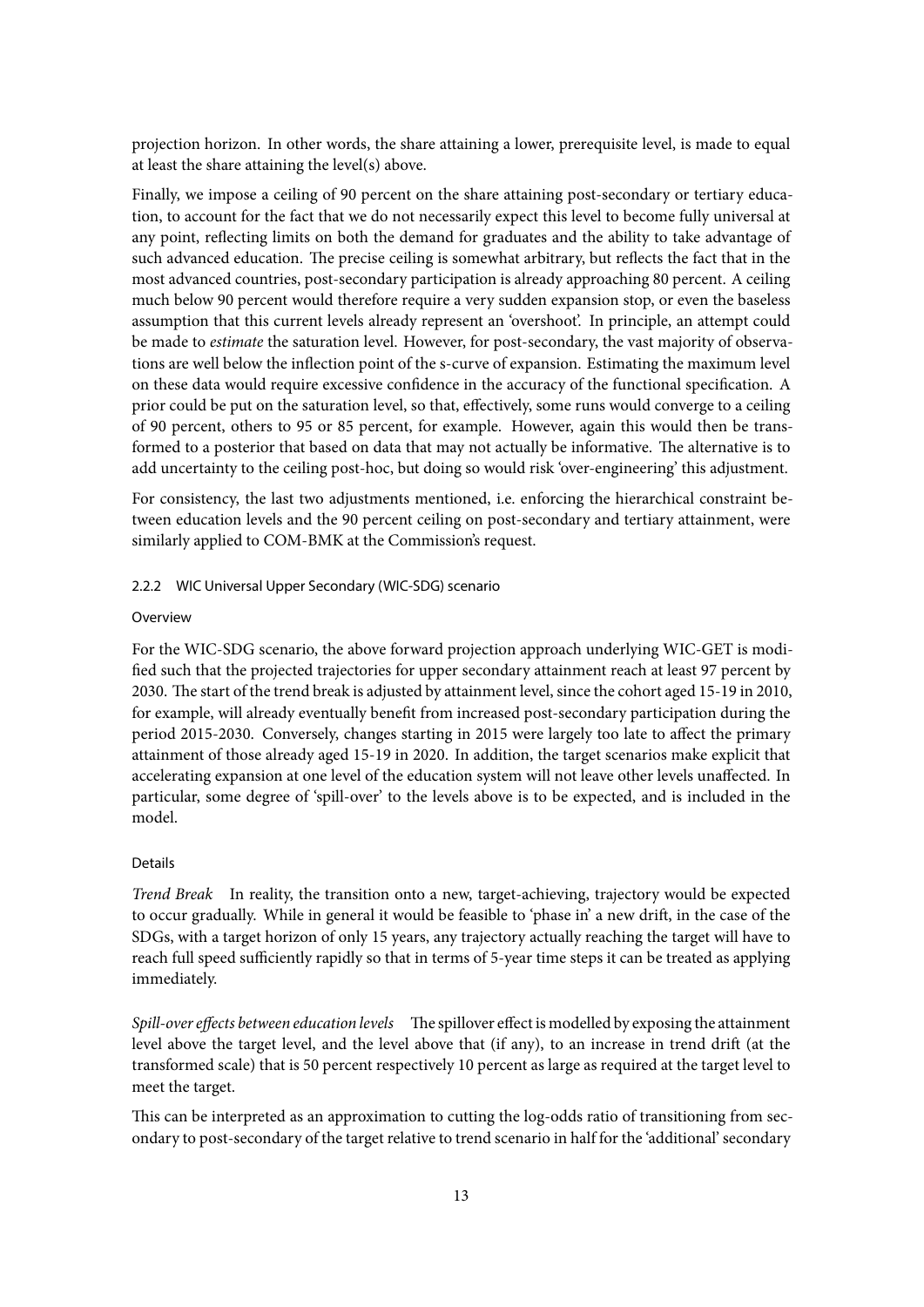school graduates under the target-achieving trend, and maintaining those new odds into the future. If the model were specified in terms of a logit curve instead of a probit curve, this interpretation would be exact. Parenthetically, as already mentioned above, the reason the model is in fact specified in terms of probits is because this extends more naturally to model elaborations where an underlying Gaussian latent propensity for education is assumed at the individual level. Also recall the preceding discussion concerning the ceiling for post-secondary attainment that maintaining constant transition rates from secondary to post-secondary are not an attractive alternative, because they would imply limiting ultimate post-secondary participation to the level of the current transition rate.

The amount of 50 percent spill-over at the transformed scale was chosen for substantive reasons: there is no reason to expect a targeted boost at one level would actually increase growth at the level above more than the target level itself (suggesting the spill-over should remain below 100 percent), but it seems plausible to expect some upward pressure on post-secondary participation if the pool of eligible upper secondary graduates increases. The reason the spill-over is not specified proportionally to the transition rate from secondary to post-secondary is that doing so would cap a country's longterm participation in post-secondary at the level of the current transition rate, which will often be unreasonably low. If the current transition rate from secondary to post-secondary is 30 percent, for example, and this were held constant, then universal upper secondary attainment would imply merely 30 percent participation at post-secondary, and no further growth or convergence with other countries.

In principle, an attempt could be made to utilise estimated correlations between the drifts at different levels in order to 'endogenise' the amount of spill-over. However, since each country only has *one* past secondary drift and post-secondary drift, these can only be correlated across *sets of countries*. But the spill-over effect will strongly depend on context, and questions such as whether funding for secondary expansion comes at the expense of funding for the post-secondary sector or not. It is not at all clear what the appropriate contextual country sets in terms of spill-over behaviour would be. More importantly, it is clear that the additional secondary expansion associated with a focused effort to universalise that level would be qualitatively different from the past general trend and would not at all represent "business as usual". It is therefore questionable whether the past association between levels could sensibly be extrapolated. It seems preferable, therefore, to make the simple, but transparent, assumptions discussed at the beginning of this section.

As a side note, the same argument explains why there are no secular period effects ('year dummies') included in the model: It is not at all clear that such positive or negative shocks affecting all countries in a single five-year period even exist. This would beg the question whether period effects should not rather be defined at the regional level, for example. At worst, there is a loss of efficiency, as correlation between the idiosyncratic country shocks is not exploited in the estimation. However, from this perspective also, there is no clear reason to expect period effects to be the most important source of such correlation.

*Target-setting in a probabilistic framework* While it would be possible to deterministically calculate the necessary additional drift to reach a given point target level, doing so would be a lost opportunity to gain additional insight. Instead, SDG targets are treated as "future observations". Specifically, they enter the likelihood by specifying that the drift resulting in the overall upward trend is allowed to increase by whatever amount necessary (with an effectively flat prior) to reach the target, starting in 2015.

Note that this specification of the target scenarios means the target of 97 percent is typically exceeded, not just barely met, in contrast to a typical 'target-achieving path' interpolated deterministically. This behaviour is desired and deliberate. Intuitively, assuming a country did meet the targets, these tra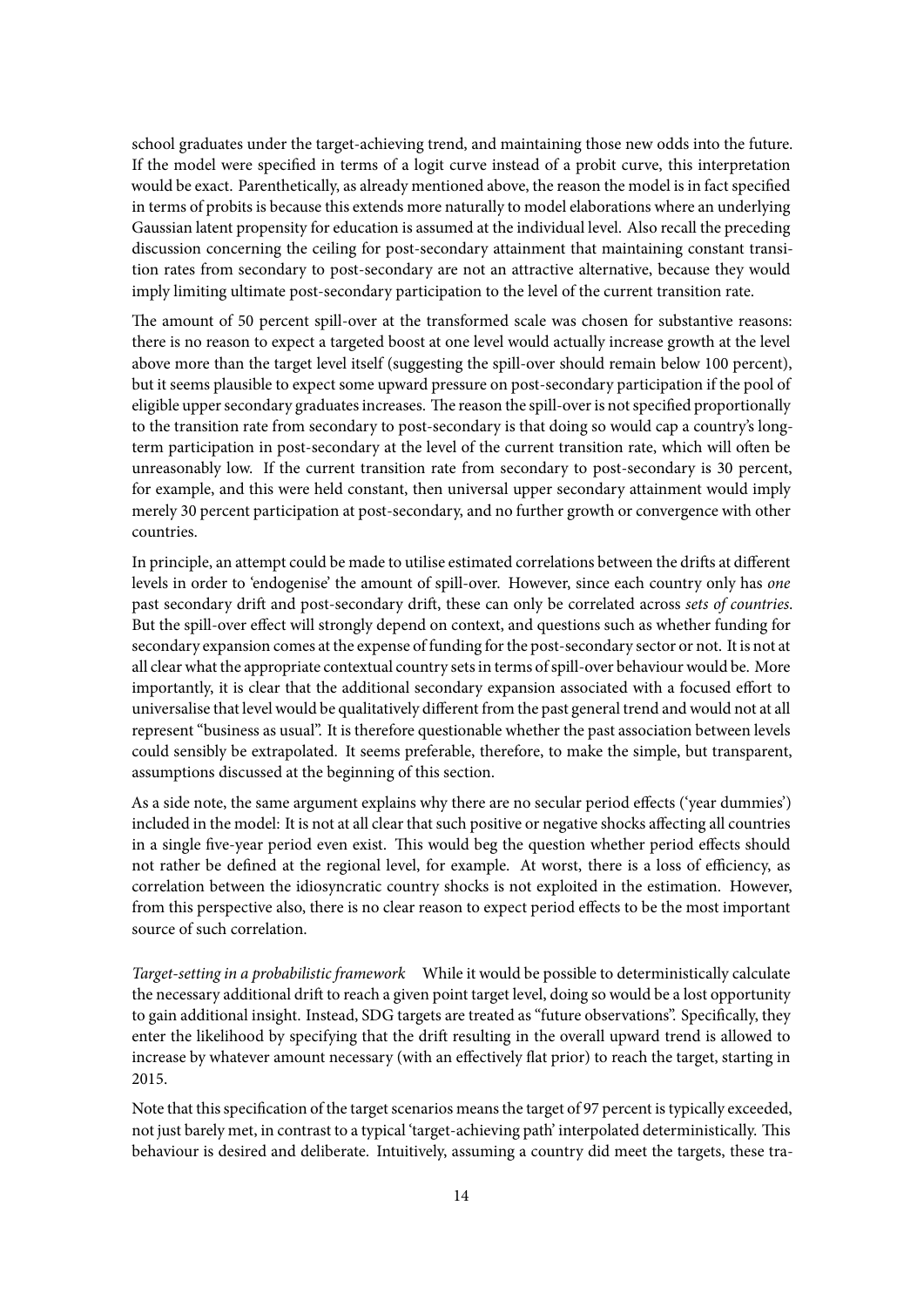jectories represent typical paths of having got there. Retrospectively, the set of countries that meet the targets will have exceeded them on average, given their lack of perfectly exact control over the outcome. An analogy will clarify this: if we invite a group of runners to attempt to run 100 m in 11 s, then the successful group will clearly have taken less than 11 s on average. Since in addition, the target scenarios have the same probabilistic nature as the trend scenario, they allow for arbitrary conditioning. Examples of such conditional perspectives include questions related to the probability of different countries meeting fixed targets by a certain time, to complement the more conventional question of the probability of exceeding certain participation levels in a fixed year. While this is fully analysed elsewhere, for present purposes we focus on the 'minimal' target path traced out by the cross-sectional 0.01 quantile of the target paths that only just reaches the SDG target. In addition to sharing their probabilistic nature, just like the trend scenario, the target scenarios incorporate the nonlinearity of educational expansion as it really occurs. In particular, this includes the likely deceleration of expansion as universal participation is approached, as well as the fact that countries that meet the targets will necessarily have "overshot", on average. This allows us to quantify the risk of failure associated with attempting to monitor whether countries are 'on track' according to simple linear plans.

A second subtlety created by the desire to estimate target-driven scenarios probabilistically within a Bayesian setting deserves additional attention. Recall that the proposed set-up corresponds to treating the target as a 'future observation', and effectively selecting target-achieving trajectories by conditioning on the target being achieved. One implication is that, even though these trajectories may make use of a trend-break, the *historical trend* may also be estimated differently in the target scenario. Technically, this is, of course, perfectly correct. By conditioning on target-achievement, we are effectively answering the question: supposing the target is reached, how did we get there? And it is indeed both correct and statistically intuitive that among universes where Thailand, say, reaches universal secondary participation by 2030, those will be over-represented where, historically, Thailand actually has a higher 'intrinsic' expansion rate than historical evidence suggests, and it has to date been underperforming relative to its capabilities. However correct it may be, this implication creates a communication problem, since it is likely to be considered counter-intuitive by a policy audience that the inclusion of a fictitious target should affect our estimates of *historical* dynamics.

This problem is avoided here simply by putting a uniform prior on the amount of trend acceleration, so that it does not affect the marginal distributions of historical parameters. This approach at the same time solves another problem. If acceleration were not 'free' in likelihood terms, the estimation of the random shocks would inevitably be estimated upwards. In words, the results would be shifted towards considering part of the target-attainment to be literally due to luck. The fact that under the current set-up, this effect is avoided, at the same time creates the technical convenience of being able to use the very same simulated sequence of future shocks for different scenarios. Otherwise, doing so would risk creating a spurious upward 'spike' in 2030 even in the 'business-as-usual' trend trajectory.

## 2.2.3 WIC Universal Lower Secondary (WIC-ULS) scenario

#### Overview

It is possible to imagine a WIC-BMK scenario that mirrors the COM-BMK scenario, in that all countries are assumed to move onto a common trend in 2015 that is defined as the average trend of the historically 25 percent most rapidly expanding education systems. While this captures the *intent* of the COM-BMK scenario, the results inevitably differ, for several reasons. Firstly, the underlying data is different, with slightly different country coverage, and series that are longer in time (going back some 50 years, rather than 10–15), but in 5-year time steps and less current. Secondly, as already discussed, trends and country rankings in terms of ultimate educational attainment may differ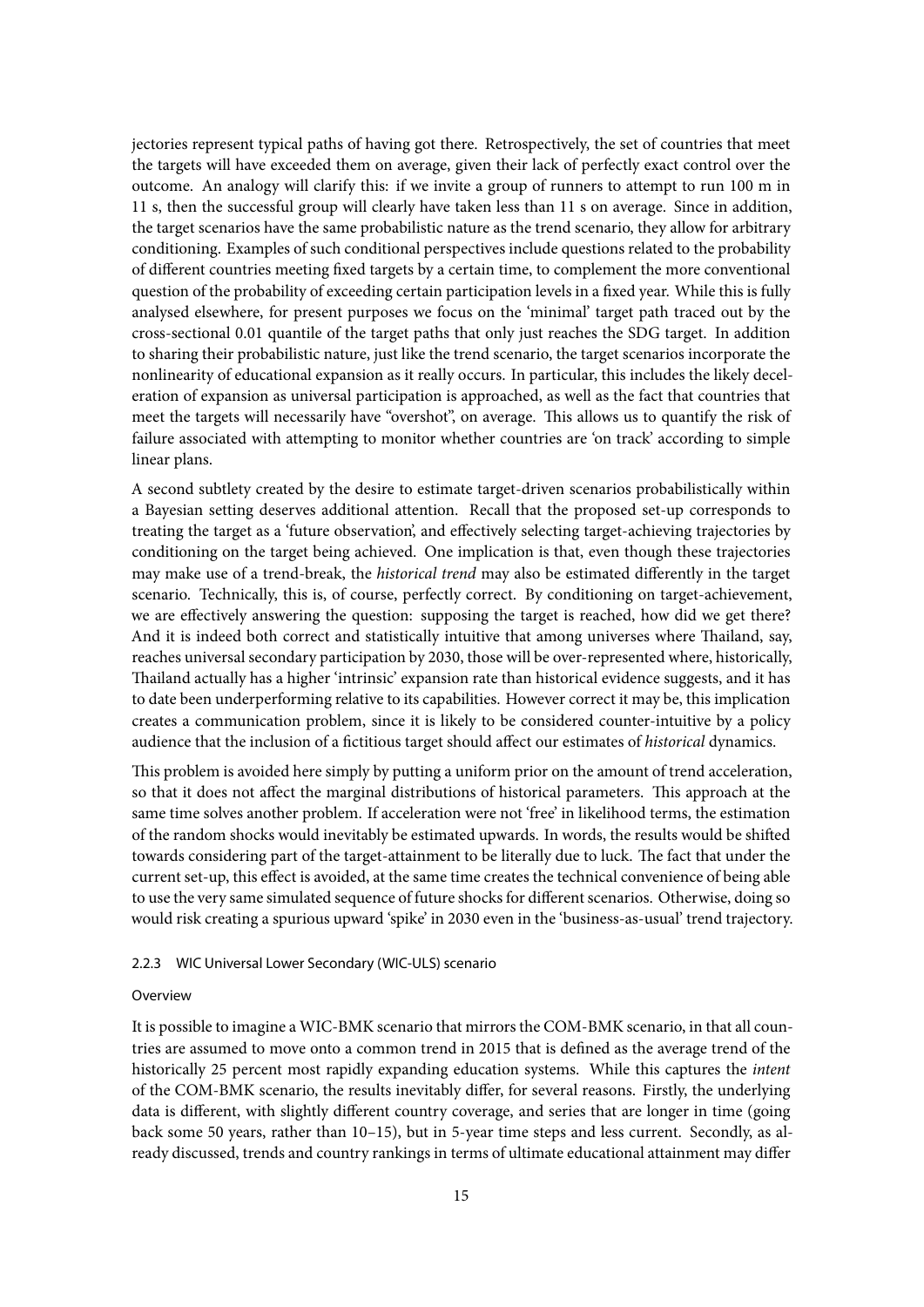from those in terms of enrolment. Thirdly, the benchmark trend is imposed as an adjustment to the WIC-GET scenario, meaning the results still reflect the impact of the adjustments mentioned in the preceding section (e.g. gender convergence) as applied to the original counry-specific trends. Fourthly, there is a minor technical difference in that COM-BMK is effectively defined on a logit scale (see above), whereas such a WIC-BMK would be defined on a probit scale.

Comparing such a parallel implementation of the benchmarking narrative would be worthwhile on its own terms. As a matter of fact, such a scenario was indeed calculated, in order to generate appropriate interpolation weights for the attainment levels without corresponding enrolment indicators in the Commission scenarios. However, in order to mantain a manageable number of scenarios in the presentation that *differ* from each other in meaningful ways, we instead analyse a 'partial progress' scenario derived from the attainment model that follows an alternative logic. Whereas COM-BMK implies that expansion across all education levels is accelerated, but progress towards universalisation is incomplete, the scenario WIC-ULS encodes the assumption that universalisation is indeed achieved by 2030, but at a lower level, namely *lower* secondary rather than upper secondary. As a result, in WIC-ULS, lack of schooling is eliminated entirely, but progress at higher levels is limited, whereas under COM-BMK progress at all levels, including upper secondary and tertiary, accelerates significantly, but at the same time there may remain significant numbers of children with very limited schooling. The discussion further below shows that these two different ways of conceptualising the notion of 'partial progress' towards SDG 4 can indeed lead to different results.

A separate detailed discussion of WIC-ULS is unnecessary: its specification is entirely parallel to WIC-SDG described comprehensively above, the sole difference being that the target for 2030 is specified at the lower secondary level. One implication is that the 'spillover' effect described above now concerns upper secondary. Its form remains the same, that is, the 'additional' lower secondary attainers relative to the baseline trend are assumed to face log-odds of progressing to upper secondary that are cut approximately in half relative to the odds estimated on the trend. Unlike the previous case of WIC-SDG, there is now also a level *two* steps above the level at which the target is specified. To account for this 'second-order spillover', the log-odds of progressing to post-secondary or tertiary for the additional lower secondary graduates is reduced to approximately 10 percent of the past value. As above, the interpretation in terms of log-odds would be exact if the underlying model were logistic, but is still approximately correct given the actual probit specification.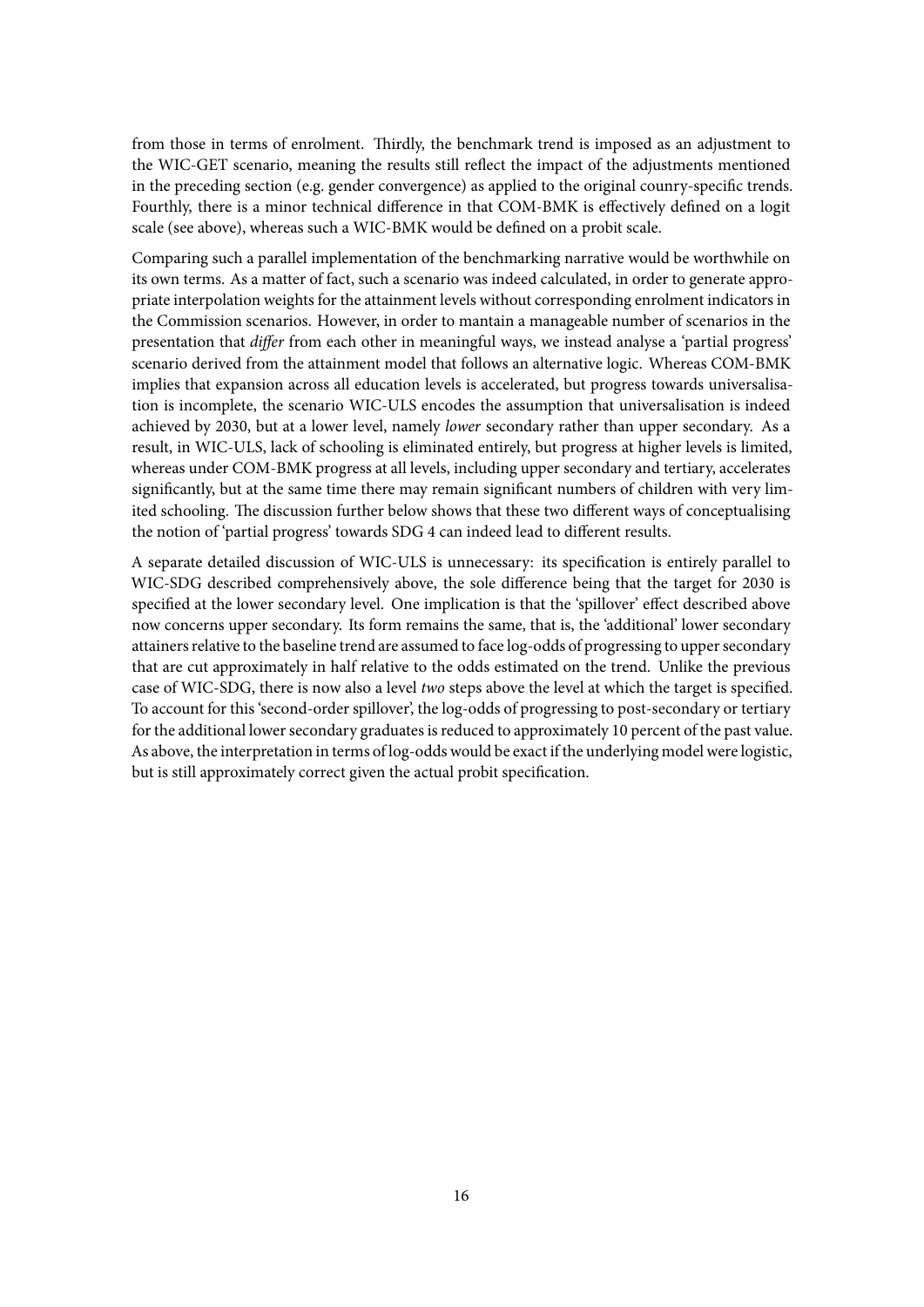# <span id="page-17-0"></span>**3 Projections of development impacts**

It is known that education has strong linkages with virtually all other dimensions of sustainable development, both direct and indirect. Most (though not all) of these are positive reinforcements. Accordingly, trajectories of educational progress towards the SDG's education targets are not only of interest on their own terms, but also in terms of their implications for other development outcomes.

*For each education scenario, the output of the multistate human capital projection model consists of age-sex-attainment structured population profiles at the country level*. For the following impact projections, these feed into various independent quantitative models describing the relationship between human capital and other development outcomes. With a single exception (disaster deaths), these models take full advantage of the age-sex-attainment disaggregation. In other words, this allows for *differential contributions of each education group in the population, rather than an aggregate education index* such as the mean years of schooling. For example, children of women with secondary schooling are exposed to a different individual probability of premature death than the children of women with only primary schooling, and individuals with post-secondary or tertiary education make a different contribution to the national economy than individuals with only secondary schooling.

The fact that the intermediate human capital project output is 'generic' in the sense that it resembles empirical human capital *data*, only for future time periods, means it can be used as input in arbitrary 'downstream' estimates. While precluding feedback effects, this approach enables the use of wellestablished models by others. An example in the present exercise is provided by the projections of extreme poverty, which take advantage of existing poverty-growth elasticities estimated previously at the World Bank. The domain-specific models of the relationship between education and these outcomes are discussed in the respective sections that follow.

The previous section described in detail the definition specifically of the education component of the human capital projection scenarios. Numerous other assumptions are required to fully specify such a scenario, notably fertility and mortality assumptions. In the present modelling exercise, all these parameters besides education itself are identical to the 'medium' baseline scenario of the current Wittgenstein Centre human capital projections as documented in Lutz et al. (2014), which is itself essentially equivalent to the 'middle of the road' Shared Socioeconomic Pathways (SSP) scenario, i.e. SSP2, that underlies the modelling of the international climate research community, including the models for the Intergovernmental Panel on Climate Change (ICCP).

Facilitating interpretation, *this approach isolates the potential contribution of educational expansion* specifically. In other words, the aim is not to generate a 'best guess' integrated projection for the outcome measures, but to illustrate the extent to which their development is potentially influenced by education. This applies even to the WIC-SDG scenario. While the Wittgenstein Centre has defined SDG-inspired sets of assumptions for fertility, health, and mortality for other purposes, for the present report only education is assumed to follow an SDG trajectory, with other development dimensions remaining on their assumed baseline trajectory, in order to isolate the impact of the education assumptions.

Unfortunately, not all development dimensions are equally suited to be analysed from the perspective of the potential contribution of educational expansion. Firstly, goals and targets associated with well-defined indicators are required for a quantitative model of the relationship with educational attainment. Secondly, the existence of strong theoretical arguments and evidence for a relationship with education makes for more meaningful analyses, and takes us closer to a causal interpretation. Thirdly, there must be some amount of historic data on which the quantitative *strength* of the relationship with education can be estimated. Finally, in supporting the overall argument that education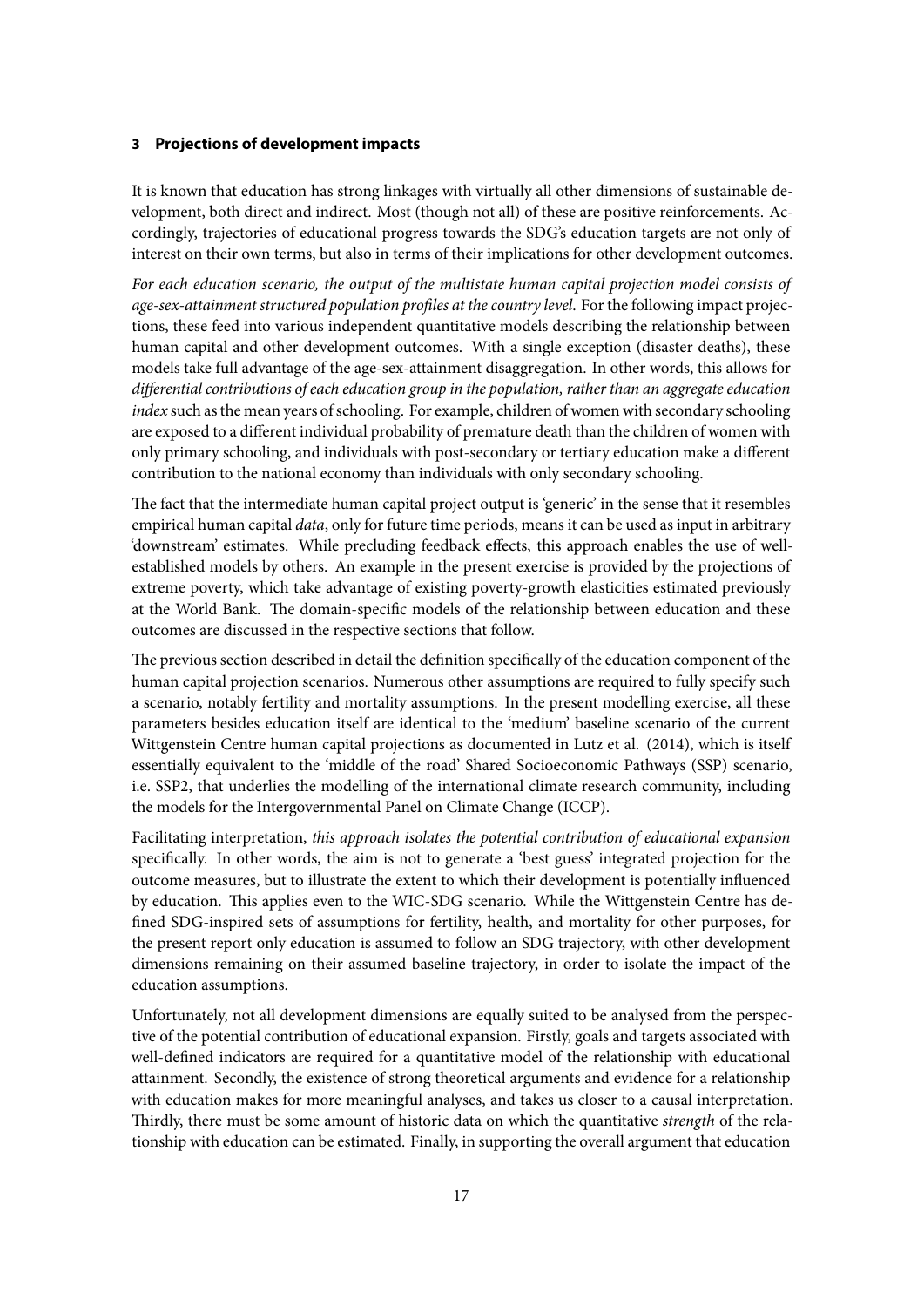is strongly-connected within the 'network' of SDG interactions, it is desirable to model outcomes drawn from different dimensions of sustainable development.

These criteria justify the selection of the following outcomes. Two of these, namely health and economics, are areas where the effect of education is well-known. The third, disaster vulnerability, is an area where a strong relationship with education can be identified, but there remains little understood among actors in that field. Specifically, in the following we present model results for how infant and child mortality (relating to SDG 3.2), specifically survival to age 5, differs according to education scenario, as well as adult life expectancy (reflecting SDGs 3.3 and 3.4). In the economic dimension, we do the same for aggregate national economic growth (relating to SDGs 8.1 and 8.2), the absolute extreme poverty headcount rate (SDG 1.1), and — more tentatively — the relative position of the 'bottom 40 percent' (SDG 10.1). Finally, we move to modelling disaster deaths (relating to SDGs 1.5, 13.1, and 11.5).

# <span id="page-18-0"></span>3.1 Health

Health is a crucial dimension of sustainable development, and health goals are prominent among the SDGs. In addition, the relationship between education and health is known to be robust, and is relatively well-studied. This is reflected in the fact that, unlike the link with economic outcomes and disaster vulnerability discussed further below, mortality differentials by education are an intrinsic component our population projections, rather than being modeled post-hoc. Accordingly, the differences in the simulated outcomes include interactions such as the fact that the education-induced improvements in average under-5-mortality are attenuated by lower average fertility of the more educated mothers. The exact assumptions included in the model, and the evidence based on which they rest, are fully documented in Lutz et al. (2014). Note that a general SDG population scenario would take into account the implications of the health goals, for instance. Here, the 'SDG scenario' deliberately maintains existing trend assumptions for fertility and mortality, in order to isolate the potential contribution of educational expansion.

With infant and child mortality in mind, we first examine how the education profile of women of prime child-bearing age develops over time under the progress scenarios for education compared to the trend Fig. [1](#page-19-0). As mentioned, the education profiles of *mothers* is likely to improve less rapidly, due to the higher average fertility of the less-educated. However, there is also some evidence that child health also benefits from community-level effects and the general diffusion of healthy practices and behaviours. Such effects in turn would suggest that the benefits would be greater than suggested by the changing education distribution of individual women.

Several important observations can be made. Most of the differences between the different scenarios occur at the lower end of the income distribution. For high income countries, that are mostly already on a trajectory towards universal upper secondary education, the differences implied by the scenarios are marginal. Mostly this is also true for upper middle income countries, with the exception of the full SDG scenario, which by definition leaves only a residual share of less than upper secondary attainment. With reference to the lower middle income countries, the aforementioned difficulty of treating gross tertiary enrollment as a proxy for post-secondary and tertiary attainment is highlighted: the main distinction here appears between the enrolment-derived Commission scenarios and the attainment-derived Wittgenstein Centre scenarios, with the former suggesting far higher levels of tertiary attainment. So much higher, in fact, that the 'feasible progress' Commision benchmark scenario in some ways *exceeds* the Wittgenstein Centre scenario of achieving universal upper secondary schooling outright. For these countries, the differences due to the underlying data source are larger than those between trend and progress scenarios. This is not true for the low income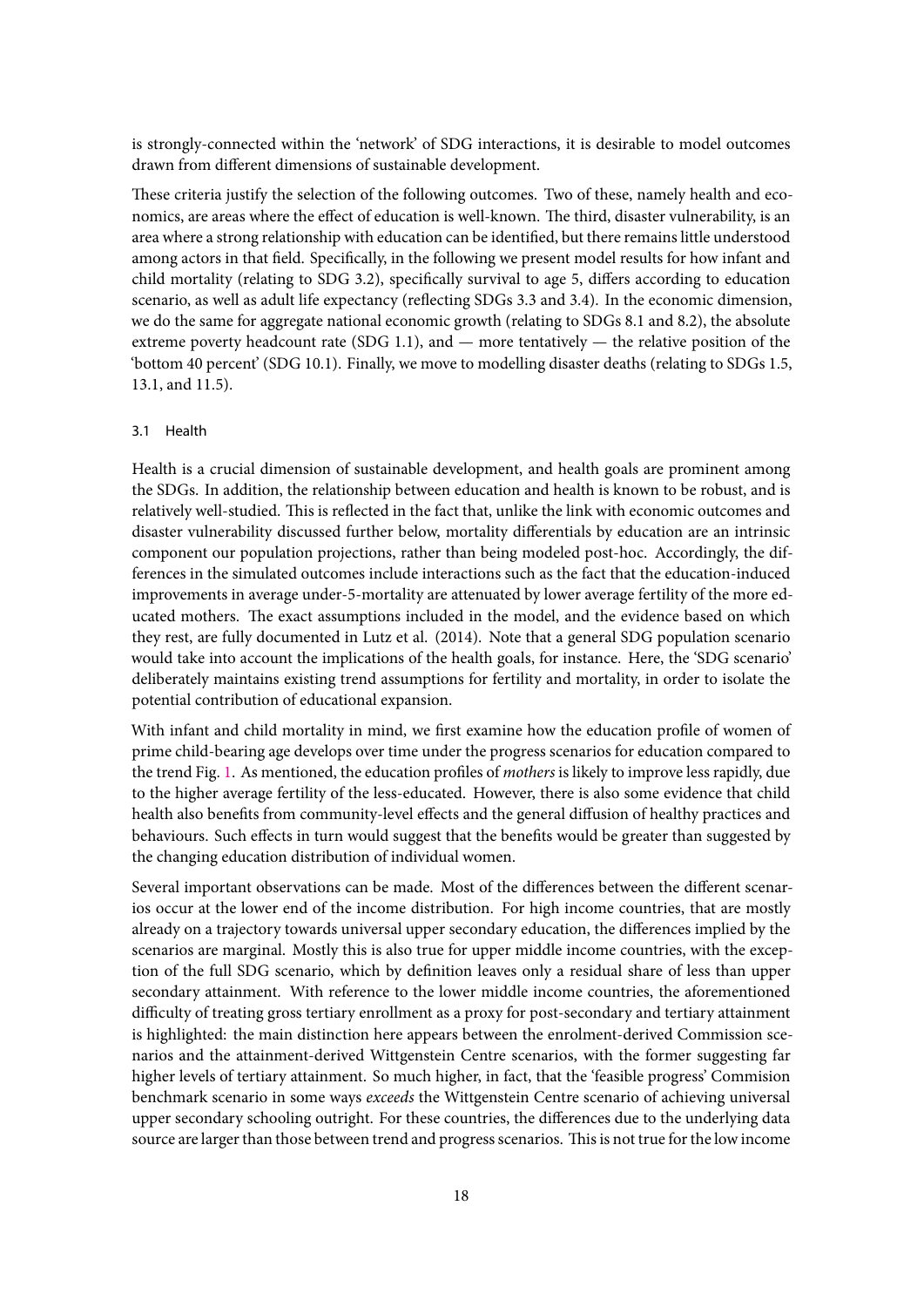<span id="page-19-0"></span>

Figure 1: Change in attainment profile of females aged 20–29 over time.

countries. Here, we see that the two trend scenarios are fairly similar (albeit still with greater tertiary gains in the Commission's version), but that the various progress scenarios lead to quite different outcomes. It is also evident that the two partial progress scenarios COM-BMK and WIC-ULS do not stand in a hierarchical relationship, but are qualitatively different: while the former implies far greater expansion at the highest level, the latter more thoroughly reduces low attainment. This is an important observation to bear in mind as we turn to the projections on child mortality.

In terms of the outcomes in the form of non-survival to age 5, fig. [2](#page-20-0) displays the estimated impacts by 2040. The later 'SDG cohorts' who complete their schooling close to 2030 will have most of their children some time after that. The comparison of the Wittgenstein Centre scenarios suggests that the benefits of universal lower secondary schooling are roughly half of those of universal upper secondary either. Achieving either can be expected to make a meaningful contribution to reducing infant and child mortality. The projected contribution of the Commission's progress scenario relative to its baseline under the same education-specific rates is somewhat smaller. This reflects the fact, highlighted above, that COM-BMK implies less progress at low levels of education and more progress at the post-secondary and tertiary level, but that in terms of child mortality, reducing low schooling is more gainful.

Since the high-mortality settings that are our greatest concern, fig. [3](#page-21-1) shows the trajectories for the two lower income groups in greater detail, and in terms of relative changes compared to the baseline in 2015. Up to 10 percentage points in the drop of under-5-mortality may be added by achieving the SDG education target of universal upper secondary schooling, even by 2030, before all the beneficiaries have actually begun their childbearing. Moreover, in low income settings, the decline in child mortality may well begin to slow down in the absence of additional educational expansion.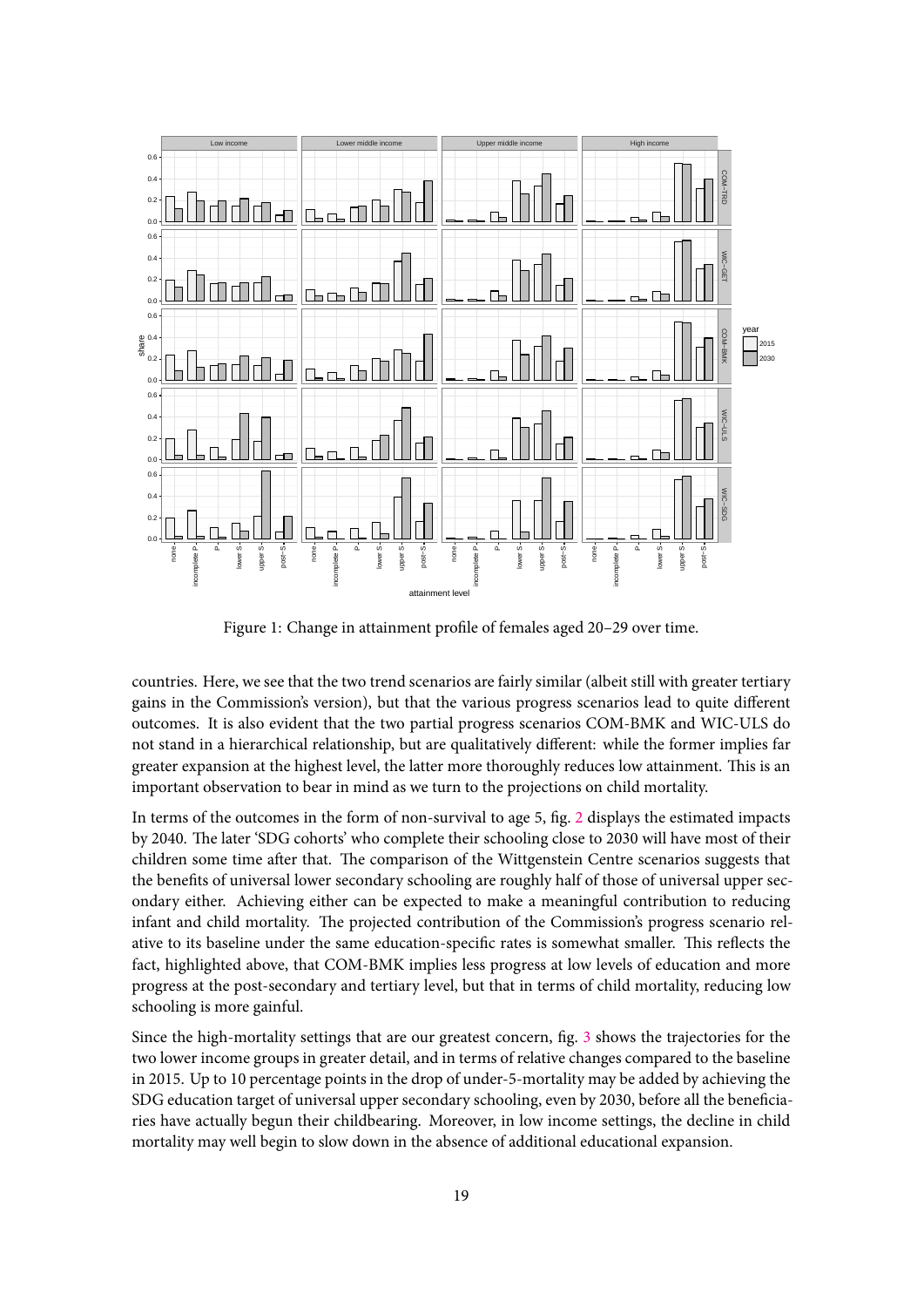<span id="page-20-0"></span>

Figure 2: Under-5 mortality by region and scenario.

While these effects may be considered to be only moderate, it is important to note that they represent the differences between progress scenarios and a baseline that in itself assumes quite significant educational expansion based on existing trends.

A direct comparison with the estimates of the historical contribution of education to declining child mortality of Gakidou et al. (2010) is not possible, because their analysis concerns years of schooling rather than attainment, and is benchmarked against *no* educational improvement. With these caveats in mind, the additional benefit of the SDG scenario over and above prevailing trends estimated here for low income countries is similar in magnitude to the contribution of educational expansion during the period 1990 to 2010 estimated by Gakidou et al., at around 15 per 1,000 child deaths less.

In terms of the potential contribution of progress towards universal secondary education to improving *adult* health, fig. [4](#page-22-0) displays modelled trajectories of average remaining life-expectancy at age 15 in low income countries. For higher income countries the impact is marginal. Despite significant differences in attainment-specific life expectancy even in high income countries, it is unsurprising that the change to overall life expectancy is very modest, given the relatively short time horizon and modest increases to the stock of total population attainment. Even in the low income country group shown here, the cohorts benefitting from the progress scenarios have not reached ages of high mortality by 2040. Extending the time horizon further does not provide additional insight, because in the very long run, convergence assumptions drown out most of the education differentials.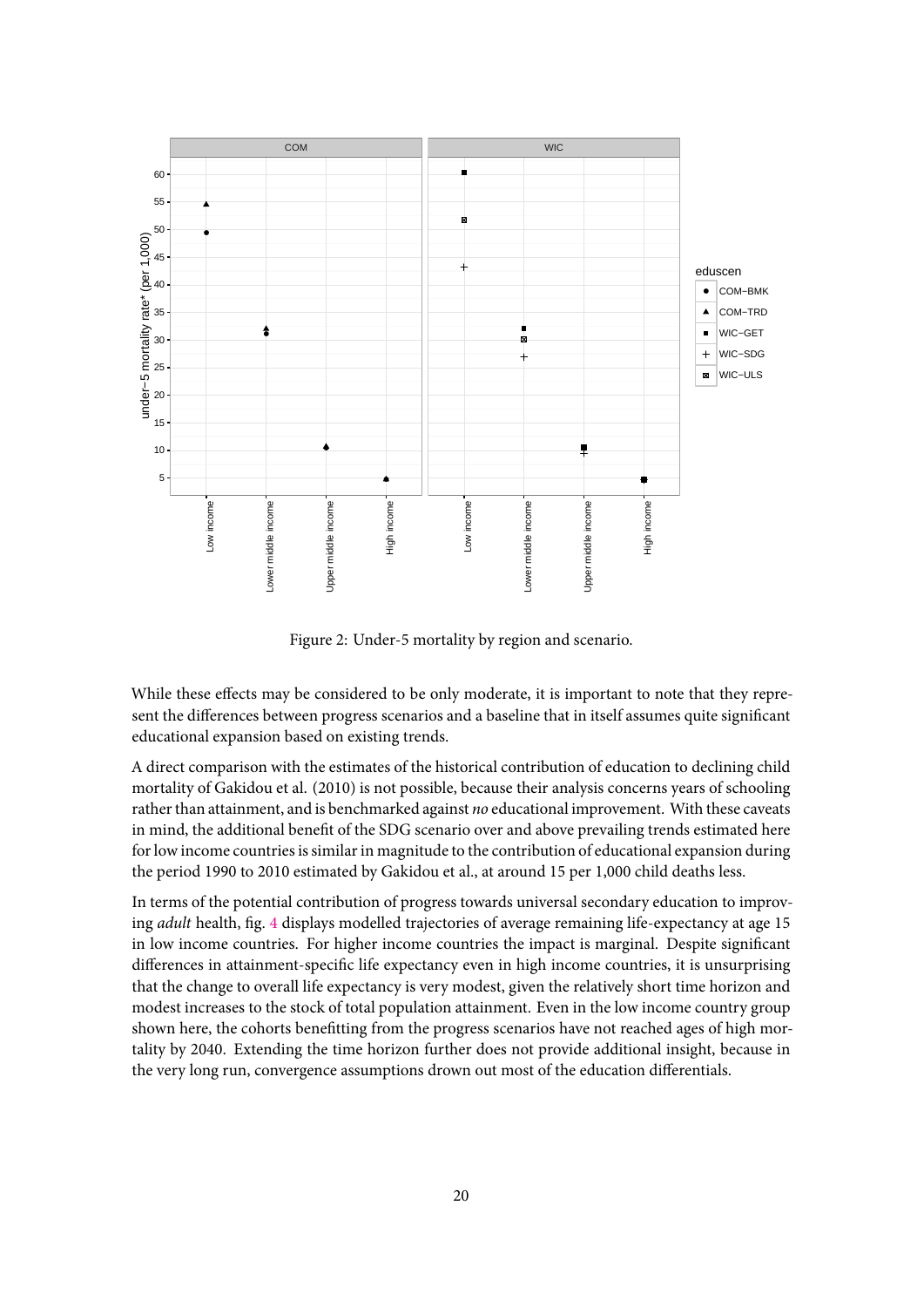<span id="page-21-1"></span>

Figure 3: Under-5 mortality over time for highest-mortality regions.

# <span id="page-21-0"></span>3.2 Economic growth and poverty reduction

The economic effects of human capital expansion are among the most widely-studied. However, only relatively recently has this literature become sufficiently sensitive to the importance of accounting for age structure in determining the expected economic benefits of educational expansion. Of particular interest in light of the SDG goals, and also in terms of readily-available models which can be applied to our education scenarios, are aggregate economic growth, and extreme 'dollar a day' poverty (currently defined as USD 1.25 at 2005 PPP, or equivalently at USD 1.9 in 2011 PPP).

In the following, national income projections are obtained using the model by Crespo Cuaresma (2015). The income projection framework combines population projections by age and educational attainment level with an aggregate production function estimated using historical data. Human capital dynamics are assumed to have two distinct effects on income per capita. On the one hand, improvements in educational attainment affect labour productivity. On the other hand, total factor productivity is also affected by human capital through its effect on technology creation and adoption. The results of applying this model to the present education scenarios are shown in fig. [5.](#page-23-0) While the main scale is in logged GDP per capita relative to its level in the year 2000, the difference in 2040 between the Commission trend and progress scenarios is additionally translated into straightforward percentages.

Because the individuals benefitting from educational expansion during the period 2015–2030 have to enter the labour force in significant numbers before being able to make much of an impact, it is unsurprising that meaningful growth effects are delayed until long after the SDG target year of 2030. Indeed, in high and upper-middle income countries, the additional growth expected from acceler-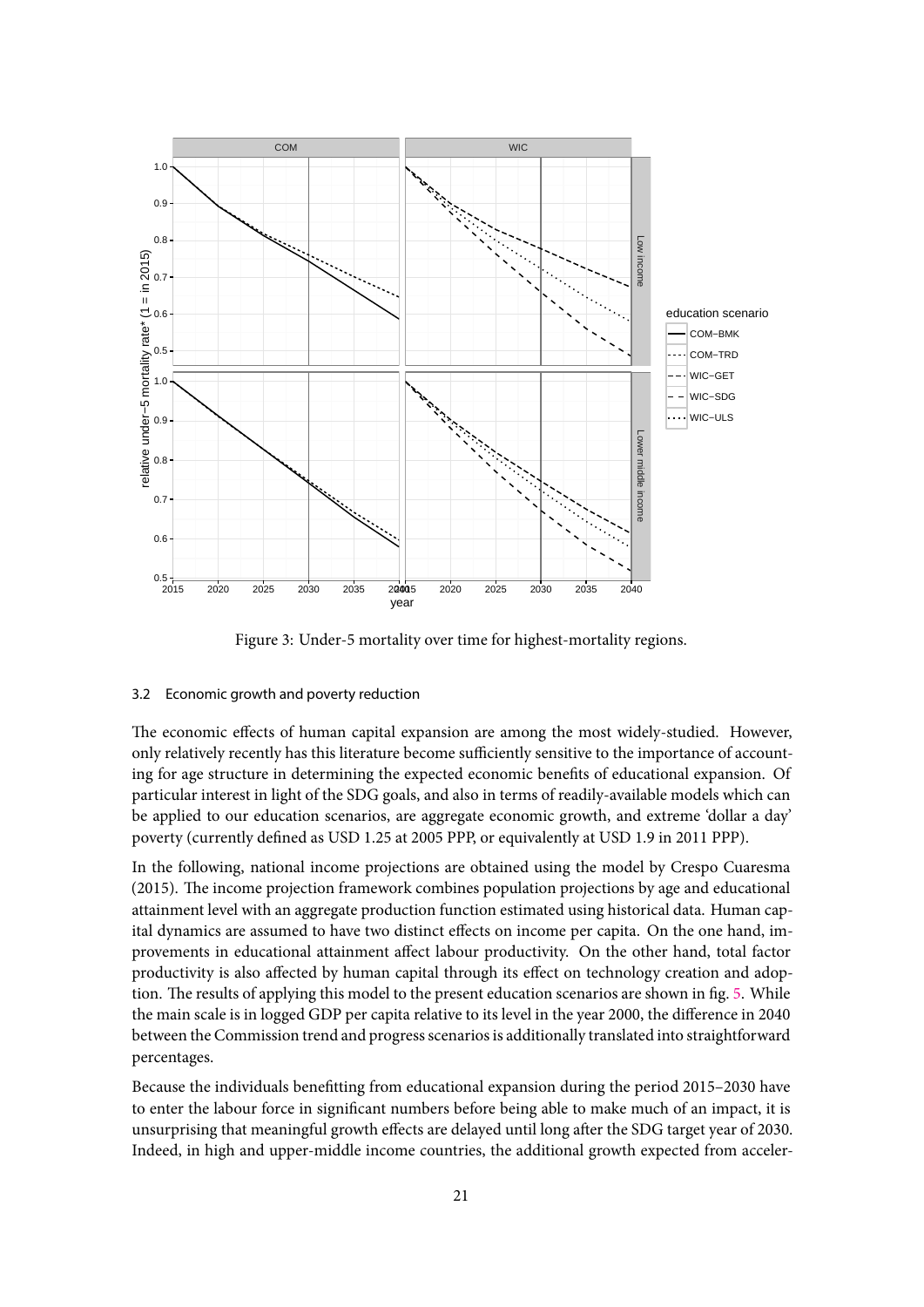<span id="page-22-0"></span>

Figure 4: Projected adult life expectancy (remaining life expectancy at age 15) by scenario, unweighted average across low-income countries.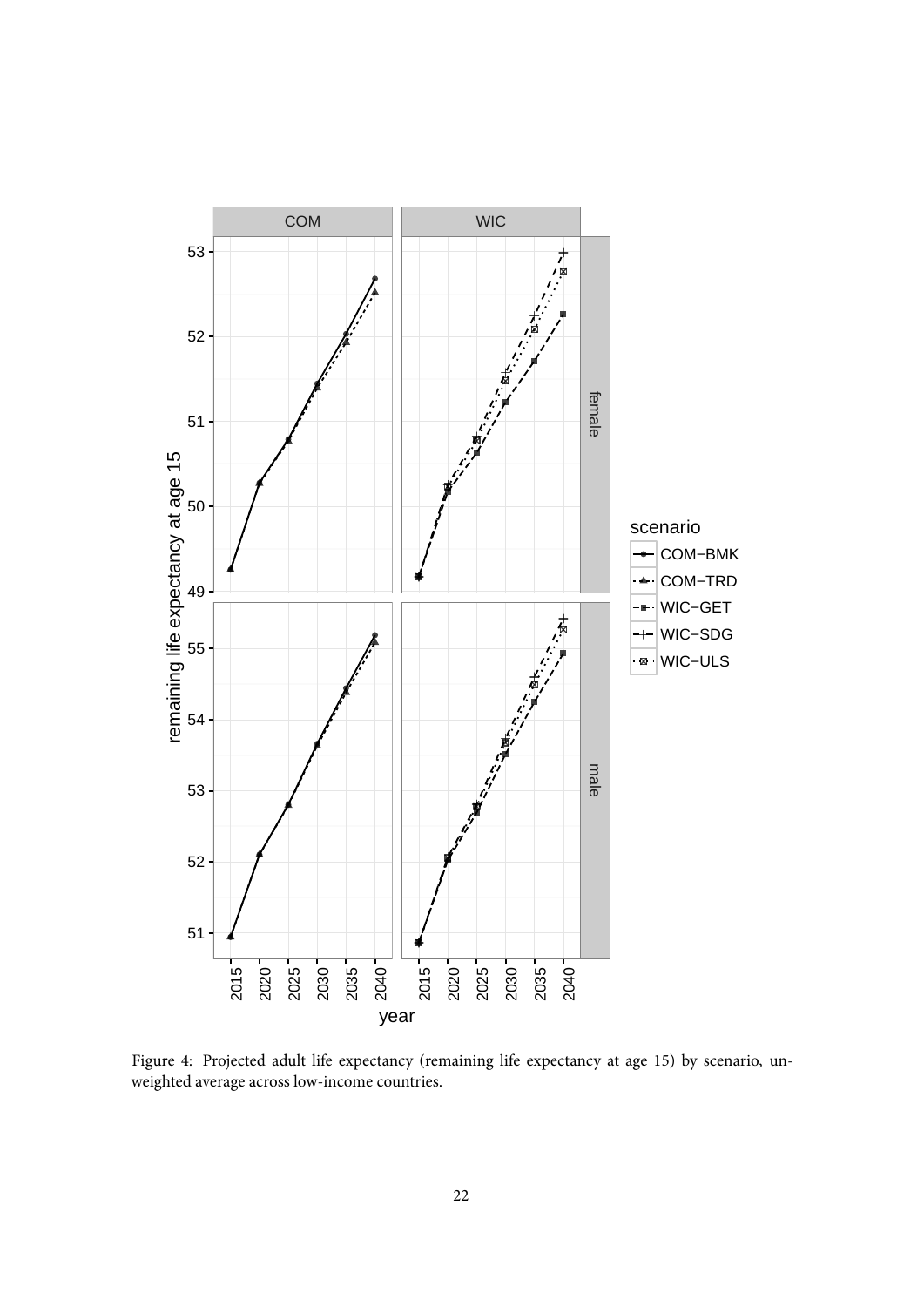<span id="page-23-0"></span>

Figure 5: Projected GDP growth by scenario.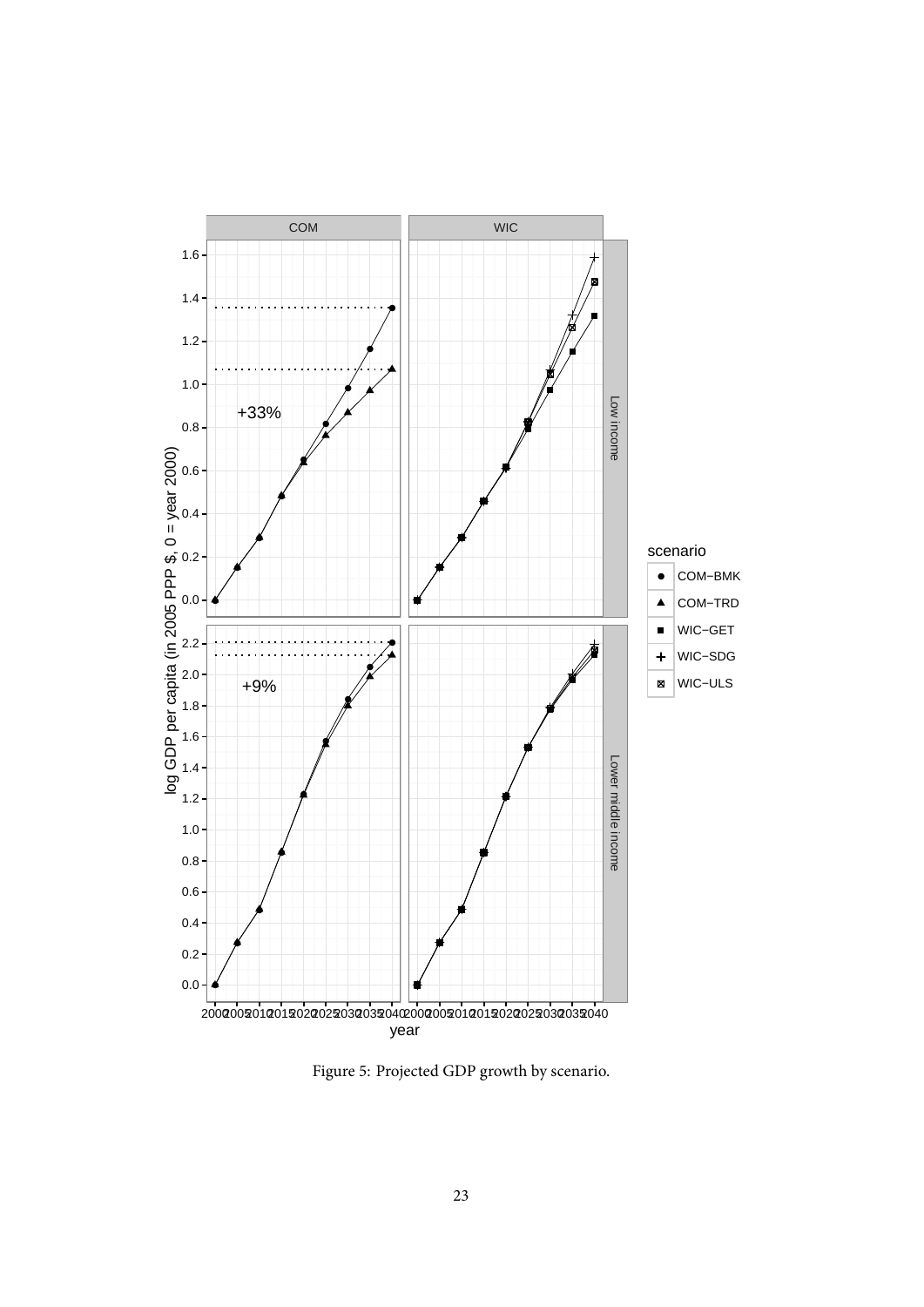ated secondary school expansion is minimal (and hence not even shown). Not because education does not matter, but because many of these countries anyhow have high and increasing levels of secondary participation even under the trend scenario, so that the additional effect is at most marginal.

This plays out rather differently in low-income countries. While universalising upper secondary education would in principle be expected to make a large difference to their growth prospects in the long run, these countries are of course also farthest from realising this goal. Comparing the Commission and Wittgenstein Centre scenarios, the latter can be seen to be more 'bullish' overall, but that the former attribute a greater difference to accelerated expansion. Even this difference is relatively modest, but again, this understates the contribution of educational expansion as such, because significant educational growth is expected even under the trend scenario that provides the baseline here.

Arguably of greater importance than overall economic growth is the goal of poverty reduction. Poverty impacts here are approximated by combining the growth rates of the above model to with the economic growth elasticities for poverty obtained by Ravallion (2012, AER). The underlying assumptions is that (mean) income per capita growth leads to poverty reduction, but that poverty itself has an effect on the elasticity of poverty to economic growth. This implies that econometric models for poverty change should include an interaction term of (lagged) poverty and income growth in addition to the standard income per capita growth variable. The results are shown in fig. [6.](#page-25-0) Only the lowest two income groups are shown here, because 'dollar a day' poverty is rare in higher income countries almost by definition.

Given the tight link in the model between economic growth and absolute poverty, the overall pattern is similar as above. In other words, the baseline trend under the Wittgenstein Centre scenarios is more optimistic, but the contribution of the progress scenario is smaller.

Assuming the overall pattern stays the same, it seems that while accelerated educational expansion can be expected to make a sizeable contribution to overall growth, given the lag time, the education SDG might be 'too late' to contribute much to eliminating extreme poverty in terms of an absolute threshold, other than in the very poorest and currently least-educated countries. Even there, educational expansion and its contribution to growth is insufficient to 'eliminate' extreme poverty by 2030.

To put these results into perspective, however, note that by 2030, the current absolute extreme poverty threshold will become increasingly irrelevant, and the question whether accelerated educational expansion can still contribute to raising large numbers of people to higher income levels becomes increasingly important. Indeed, the current target can be criticised as far too minimalist, as living on even two or three dollars a day amounts to dire poverty, all the more so by 2030 when average incomes are likely to have increased substantially (even in today's dollars). Estimating the effect on arbitrary poverty thresholds would, unfortunately, no longer be able to draw on the existing published research on the elasticities between growth and the current threshold.

#### <span id="page-24-0"></span>3.3 Disaster deaths

There are strong linkages between education and climate change. On the one hand, this concerns both the ambivalent relationship between higher education and higher incomes and consumption, that potentially increase emissions overall, even if the more educated may be more supportive of institutional reforms and interventions aimed at climate change mitigation. On the other hand, there is evidence that higher education levels make a positive contribution to reducing vulnerability and increasing resilience to natural disasters generally.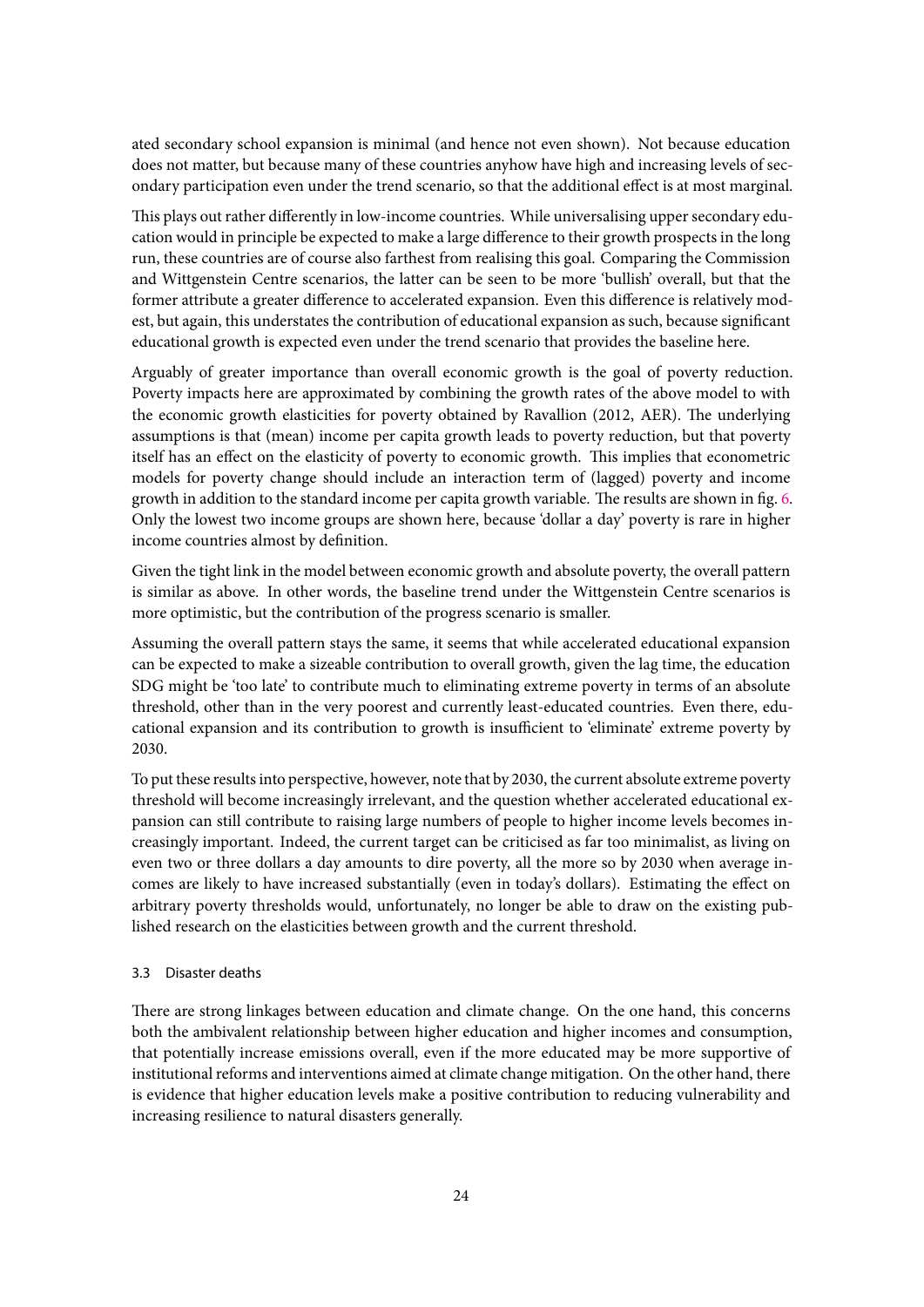<span id="page-25-0"></span>

Figure 6: Projected absolute extreme poverty by scenario.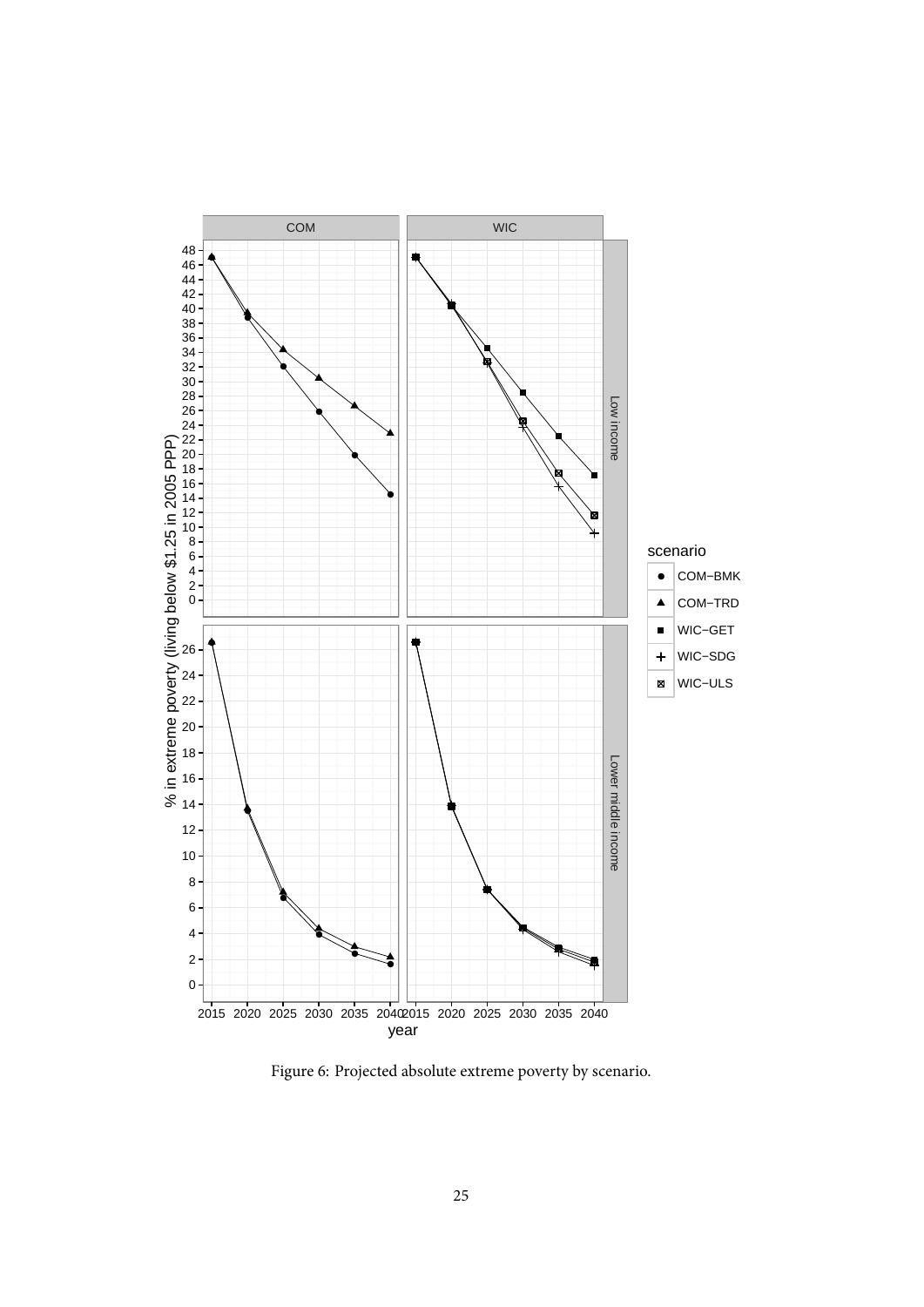While there is a notion that natural disasters strike 'indiscriminately', this contradicts the basic assumption underlying Disaster Risk Reduction, namely that information and preparedness can make a difference to survival and/or loss of assets and livelihoods. Unfortunately, information on educational characteristics of affected populations is often not collected in disaster-response situations. However, where it is available, the data suggest that the more educated do indeed tend to exhibit a greater awareness of risks, of appropriate preparation and response, and suffer smaller average losses in case of actual disaster. This justifies the expectation that vulnerability vis-a-vis climate-change induced disasters in the future may benefit similarly. This is of particular interest because 'combatting climate change and its impacts' is an important addition to the SDG agenda in comparison to previous development frameworks, and because this topic is among the least-well studied.

The potential positive contribution of education (and future educational expansion) to reducing vulnerability to climate disasters has been found both at the micro-level and in aggregate data. The following model and the study on which it is based fall in the latter category. Nevertheless, the fact that the findings fit well with corresponding micro-level evidence, and that the causal mechanisms outlined above are plausible, it may serve to at least illustrate the potential magnitude of the contribution education can make.

In this simulation, the predicted decadal numbers of deaths from natural catastrophes (storms, floods, droughts, landslides, and extreme temperature events) are obtained from the model presented in Lutz et al. (2014). This model uses past information on the relationship between human capital and disaster deaths (as available from the Emergency Events Database (EM-DAT 2010)) controlling for other relevant covariates to project the impact of climate change in terms of future vulnerability according to the different Shared Socioeconomic Pathways (SSP). For the present purposes, the progress scenarios were simply added as another narrative of future adaptive capacity to the set of SSPs and several different scenarios were calculated for future environmental hazard. In the first scenario, the future number of disasters experienced within a country over a decade was assumed to remain what it was during the 2000-2010 period over the entire 21st century. This is then contrasted with a climate change scenarios assuming a 20 percent increase in the decadal number of disasters in comparison to the previous decade, respectively. The uncertainty ranges around the predictions indicate 95 percent confidence intervals.

This figure is obtained from the panel regression model with time fixed effects predicting the log of disaster deaths by climate-related disasters i.e. hydro-meteorological hazards such as floods, droughts, storms and extreme temperature. The estimated results are then transformed into predicted number of disaster deaths (measured as the logged number of deaths per million of population) according to different socioeconomic development pathways (SSPs) which are highly relevant for population dynamics and composition, and different climate change scenarios. For climate change scenarios, we make an assumption of an increase in hydro-meteorological extreme events of an average 10% and 20% per decade respectively. Although this is a rather simple assumption, even among the climate modelling community, there has not yet been a consensus on how climate change-induced extreme weather events would look like (Schleussner et al. 2015). However, the IPPC report and other scientific papers have confirmed that the current increase in the frequency, intensity and severity of extreme climate events observed today is due to anthropogenic climate change and these events are likely to rise in the future. The IPCC is particularly highly certain about the increase of longer and/or more intense heat waves, heavy precipitation events and increased incidence and/or magnitude of extreme high sea level (IPCC 2014).

The strength of the estimated linkage with education is sizeable relative to the overall prediction range for a given climate scenario. For example, the median predicted outcome in 2040 under the SDG education scenario is close to the lower 2.5 percentile under the trend scenario. In absolute terms,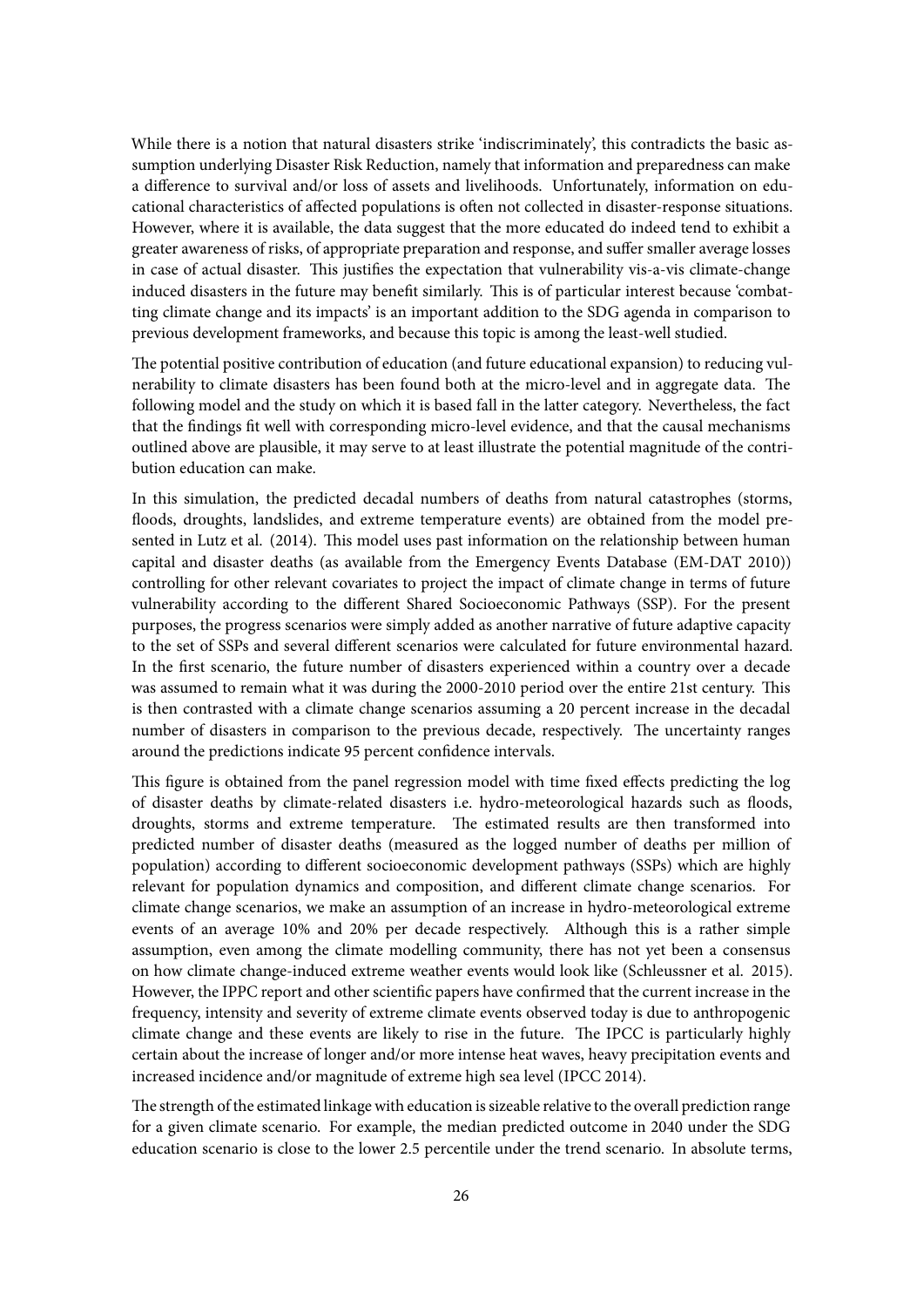

Figure 7: Projected decadal deaths from hydro-meteorological disasters by scenario.